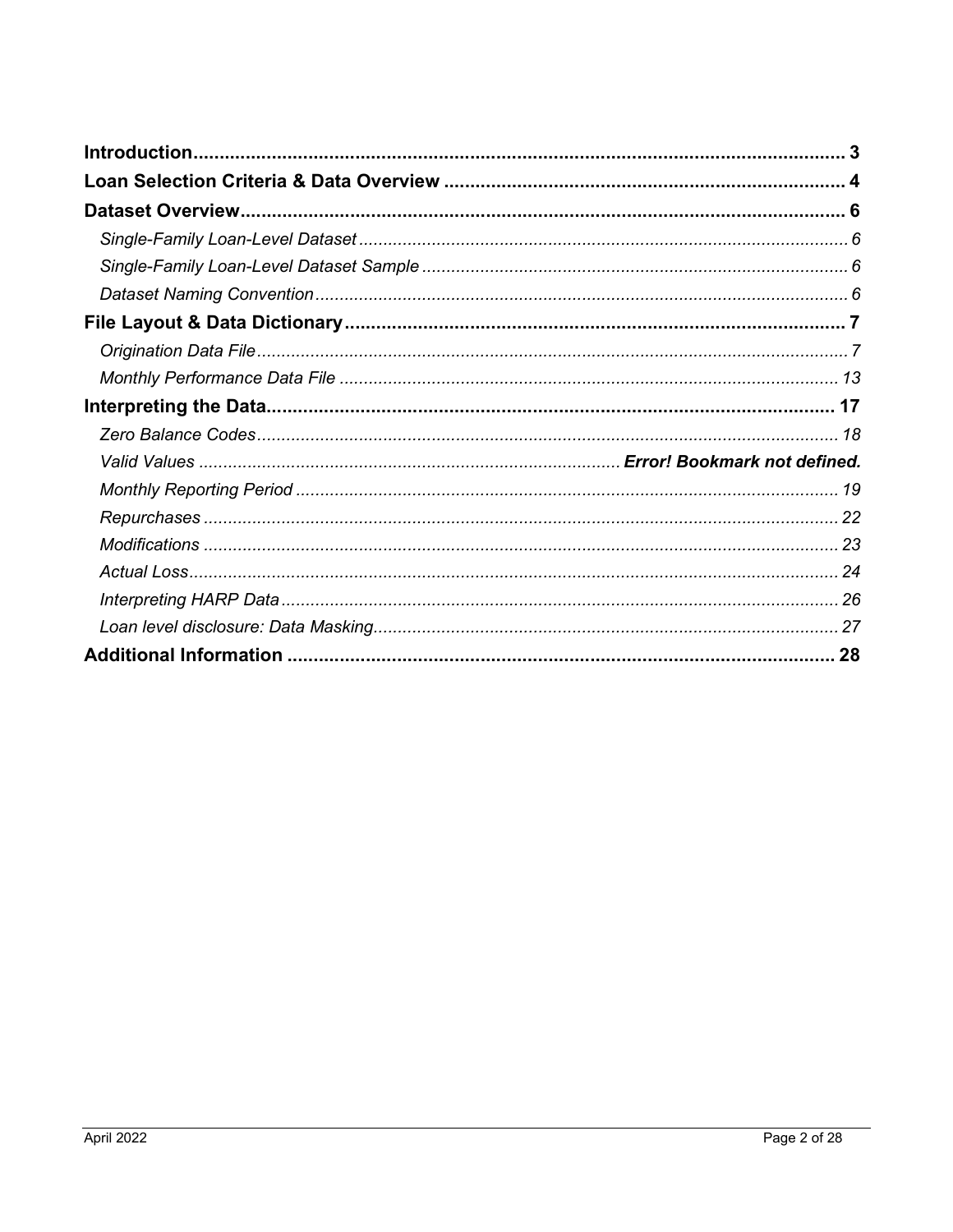# Introduction

The information provided in this document serves as a reference for understanding the Single-Family Loan-Level Dataset (the "Dataset"). As of April 2021, Freddie Mac will include two datasets:

- Standard Dataset: Loan-level origination, monthly loan performance, and actual loss data on fully amortizing fixed-rate Single-Family mortgages $^{\text{1}}$  that Freddie Mac acquired with origination dates from 1999 to the Origination Cutoff Date (see Release Notes for details). This population closely resembles mortgages that are eligible for the Single-Family Credit Risk Transfer ("CRT") transactions. This dataset is typically refreshed quarterly.
- Non-Standard Dataset: Loan-level origination, monthly loan performance, and actual loss data on fully amortizing Single-Family mortgages that are not in the Standard Dataset that Freddie Mac acquired with origination dates from January 1, 1999, to the Origination Cutoff Date as of the last refresh of the Non-Standard dataset (see Release Notes for details). This dataset is typically refreshed annually.

Freddie Mac is making both Datasets available at the direction of its regulator, the Federal Housing Finance Agency (FHFA) as part of an effort to increase transparency and help investors build more accurate credit performance models in support of ongoing and future credit risk-sharing transactions highlighted in FHFA's 2022 Conservatorship Scorecard.<sup>2</sup>

These Datasets are a "living" dataset, and as such may periodically be corrected or updated over time.

Freddie Mac cannot guarantee the Datasets are complete or error-free and use of the Dataset is entirely at your own risk. Freddie Mac will have no liability to you or any third-party for or arising out of your use of the Dataset. The Dataset is provided on an "as is", as available basis, and Freddie Mac expressly disclaims all warranties with respect thereto, including, without limitation, warranties of noninfringement, merchantability and fitness for a particular purpose. Freddie Mac does not warrant that the data will be error-free, corrected or provided free of interruption. No oral or written information, advice or representations provided by Freddie Mac or any of its officers, directors, employees, agents, or subcontractors will create a warranty.

<sup>1</sup> The terms "mortgage(s)" and "loan(s)" are used interchangeably throughout the document.

<sup>2</sup> The 2022 Conservatorship Scorecard can be found at: https://www.fhfa.gov/AboutUs/Reports/ReportDocuments/2022- Scorecard.pdf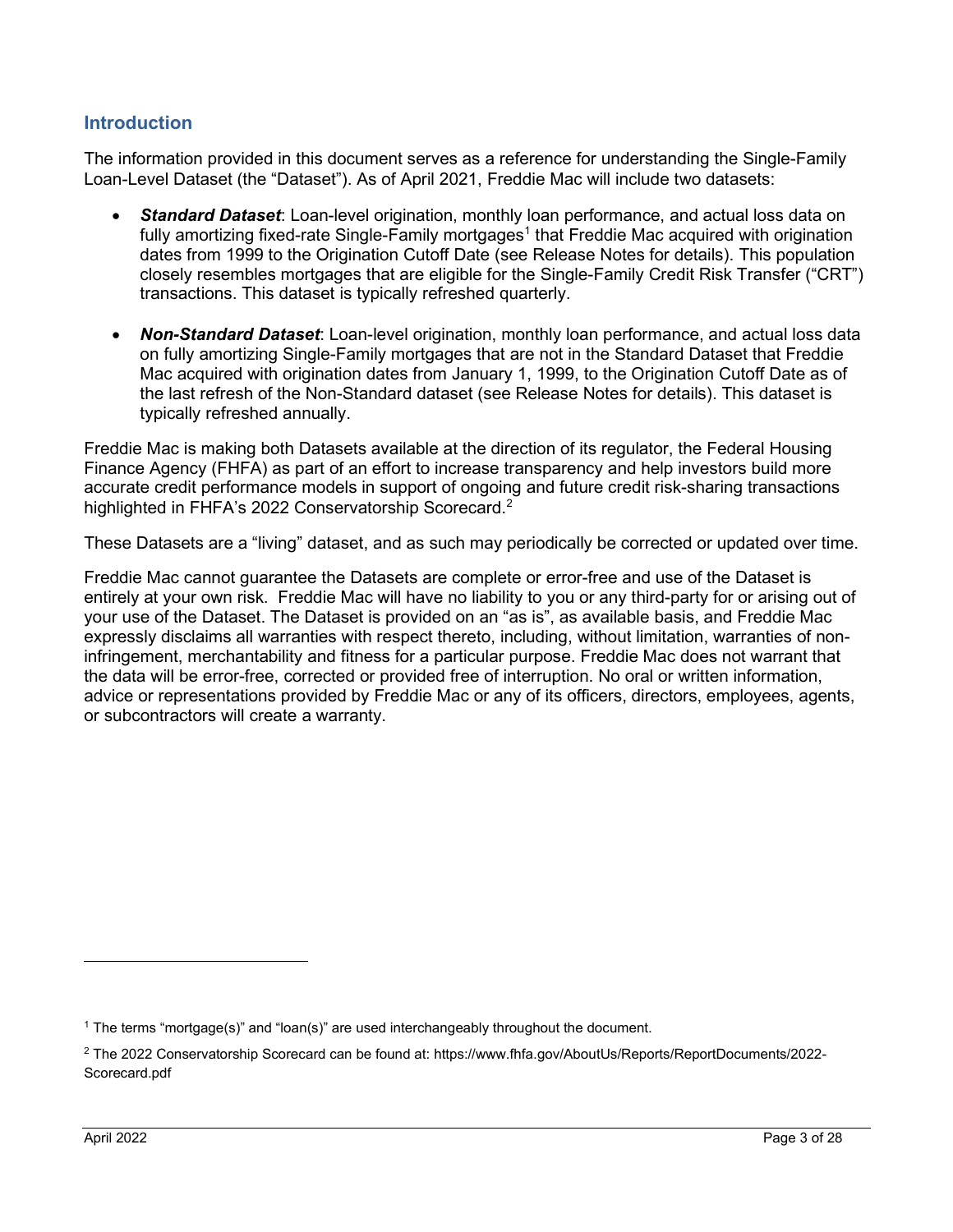# Loan Selection Criteria & Data Overview

Freddie Mac's Single-Family Loan-Level Dataset contains loans originated from January 1, 1999, through the "Origination Cutoff Date", with monthly loan performance data through the "Performance Cutoff Date," that were sold to Freddie Mac or that back Freddie Mac Participation Certificates (PCs). See Release Notes for Origination and Performance Cutoff Dates<sup>3</sup>.

The disclosure is separated into two separate datasets: a Standard Dataset which closely resembles CRT eligibility criteria and a Non-Standard Dataset for loans that are typically ineligible to be included in CRT transactions.

The following types of mortgages will be available in the Standard Dataset:

- Fully amortizing 15-, 20-, 30-, and 40-year fixed-rate mortgages<sup>1</sup>.
- Mortgages categorized as having verified or waived documentation (i.e. "full documentation")<sup>4</sup>.
- Relief Refinance mortgages
- Home Possible Mortgages originated on or after March 1, 2015

The following types of mortgages will be available in the Non-Standard Dataset:

- Adjustable Rate Mortgages (ARMs), Initial Interest, balloons, and any mortgages with step rates
- Government-insured mortgages, including Federal Housing Administration/Veterans Affairs (FHA/VA), Guaranteed Rural Housing (GRH), and HUD-Guaranteed Section 184 Native American mortgages
- Home Possible®/Home Possible Advantage® Mortgages originated on or prior to February 28, 2015
- Other affordable mortgages (including lender branded affordable loan products) that are not part of the Home Possible program
- Mortgages delivered to Freddie Mac under alternate agreements
- Mortgages for which the documentation is not verified or not waived
- Mortgages associated with Mortgage Revenue Bonds purchased by Freddie Mac

 $^3$  The Dataset includes loans which may have been seasoned prior to purchase by Freddie Mac, as well as certain types of mortgages, such as construction-to-perm loans (also known as "converted mortgages") and seller-owned modified mortgages, which are reported to Freddie Mac with the original note date of the mortgage and the converted or modified First Payment Date.

<sup>4</sup> Generally, Freddie Mac requires that Sellers of mortgage loans document or verify loan application information about the Borrower's income, assets and employment. Sellers' documentation or verification can take several forms; for example, Sellers may require that a Borrower provide pay stubs or W-2 or 1099 forms to verify employment and income and depository and brokerage statements to verify assets. In some cases, because of the measured creditworthiness of the Borrower (for example, credit score) and loan attributes (for example, a refinance loan or low loan-to-value ratio), a Seller may require a reduced level of documentation or verification or may waive its general documentation or verification requirements. In other cases, pursuant to programs offered by lenders, Borrowers may elect to provide a reduced level of documentation or verification or may elect to provide no documentation or verification of some or all of this information in a loan application. Standards to qualify for reduced levels of documentation and for waivers of documentation based on creditworthiness, and what constitutes a material reduced level of documentation, may vary among Sellers. If Freddie Mac agrees with a Seller's decision to underwrite the Borrower using reduced documentation or no documentation, Freddie Mac will generally require that Sellers deliver a special code in connection with the delivery of such mortgage loans. Freddie Mac monitors the performance of such loans to determine whether they continue to perform at least as well as traditional full documentation loans.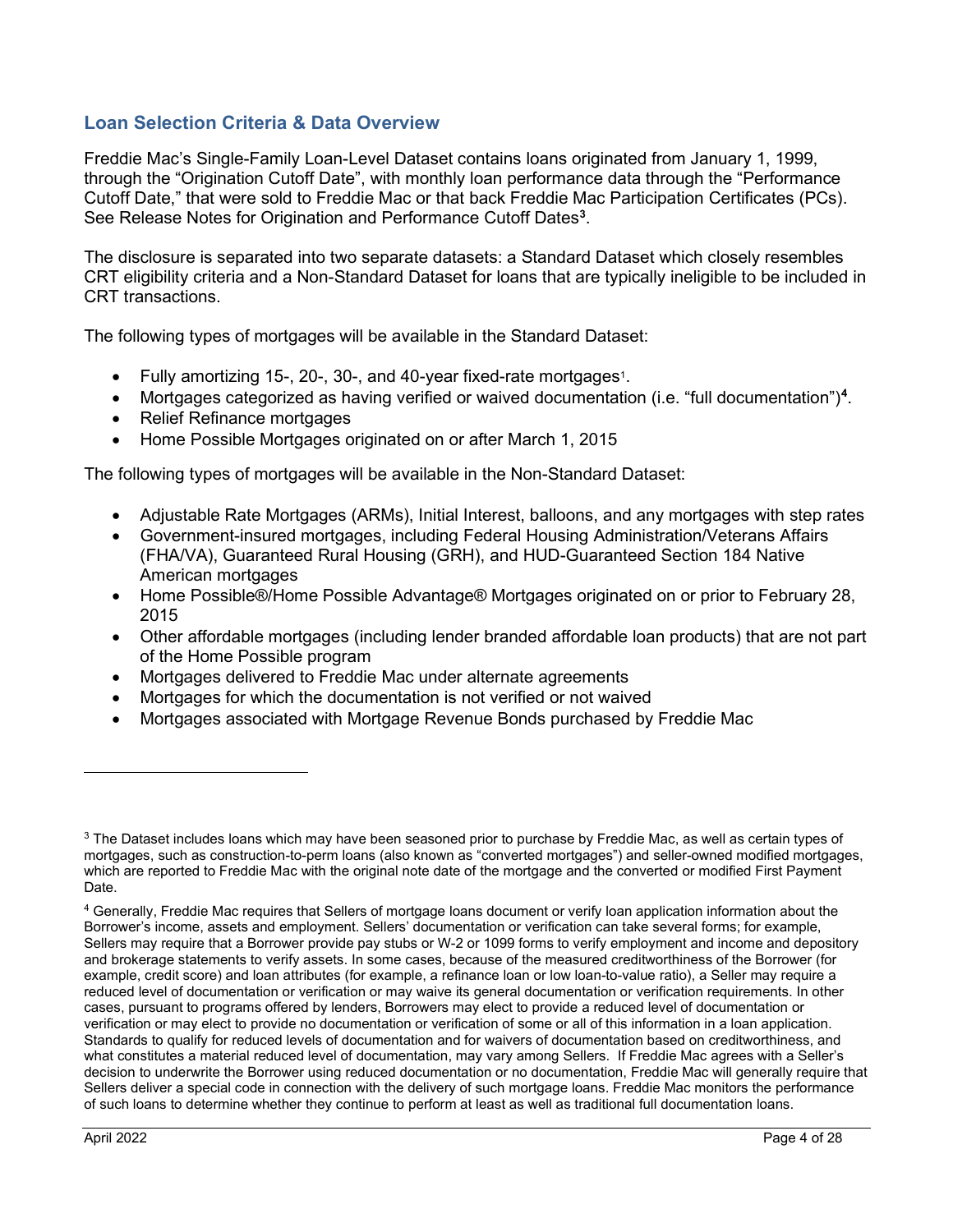Mortgages delivered to Freddie Mac with credit enhancements other than primary mortgage insurance, with the exception of certain lender-negotiated credit enhancements

Loan performance information in the Dataset includes the monthly loan balance, delinquency status and certain information up to and including the earliest of the following termination events:

- Prepaid or Matured (Voluntary Payoff)
- Third Party Sale
- Short Sale or Charge Off
- Repurchase prior to Property Disposition
- REO Disposition
- Note Sale
- Reperforming Loan Sale

Actual Loss data components of Net Sale Proceeds, Expenses (Legal Costs, Maintenance and Preservation Costs, Taxes and Insurance, & Miscellaneous Expenses), MI Recoveries, Non-MI Recoveries, Zero Balance Removal UPB (disclosed for all Zero Balances, not just dispositions), and Delinquent Accrued Interest will be disclosed at property disposition.

Mortgages which were repurchased after a termination event but prior to the Performance Cutoff Date are identified in the Datasets. Mortgages that were modified from the original loan terms are also identified in the Datasets. Only approved and closed workouts (e.g., short sales, modifications, and deeds-in-lieu of foreclosure) prior to the Performance Cutoff Date are included in the Datasets. The rules for how these loans are identified and tracked in the Datasets are explained in more detail in the "How to Interpret the Data" section of this document.

Freddie Mac is the Master Servicer for all loans in the Datasets.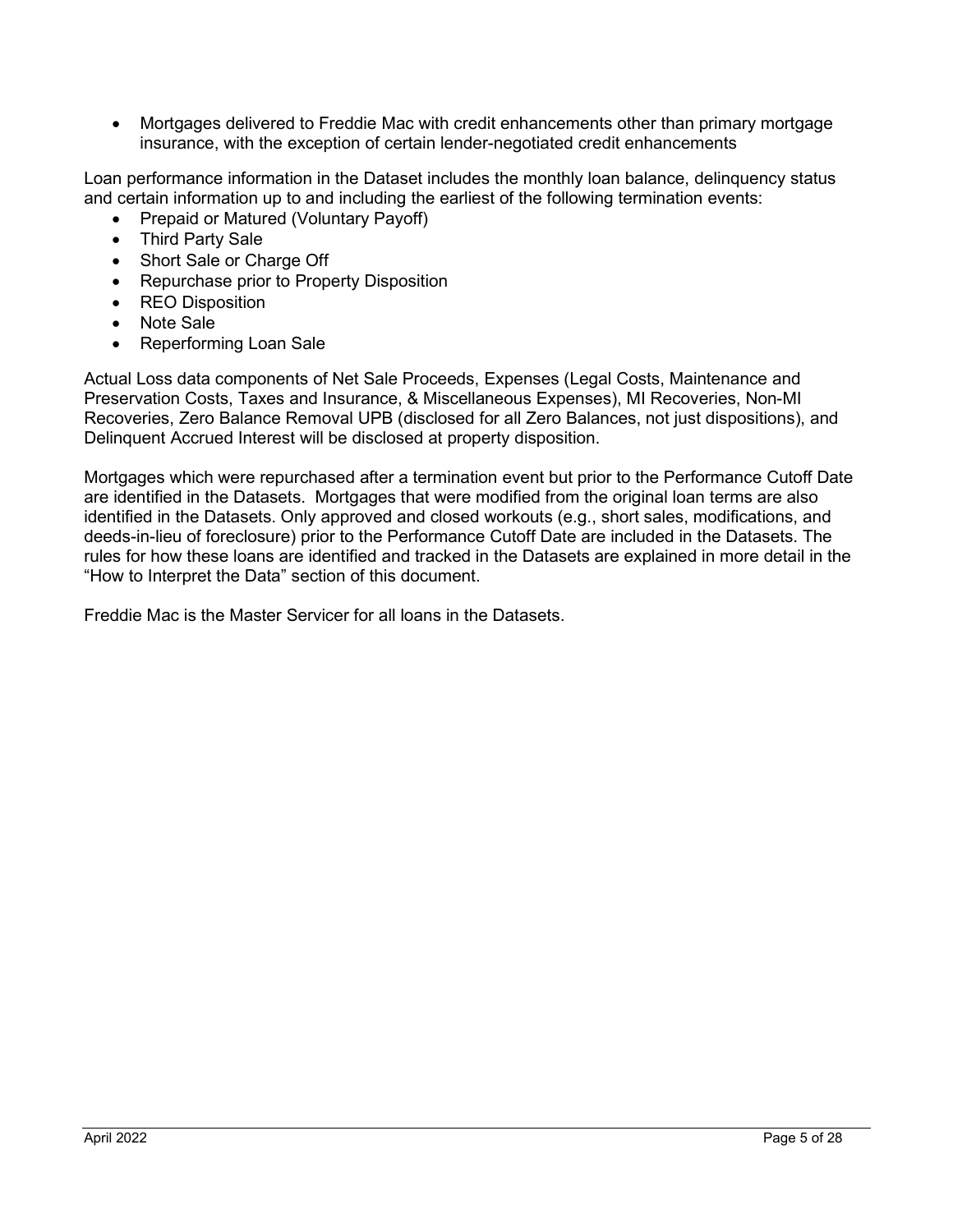# Dataset Overview

#### Single-Family Loan-Level Dataset

The Standard Dataset and the Non-Standard Dataset will follow the exact same data format. For each calendar quarter for the corresponding dataset, there is one file containing loan origination data and one file containing monthly performance data for each loan in the origination data file. Refer to the File Layout and Data Dictionary section of this document for more information on what data is contained in each file.

#### Single-Family Loan-Level Dataset Sample

Freddie Mac has created a smaller dataset for those who may not require, or have the capability, to download the full Dataset. The sample dataset is a simple random sample<sup>5</sup> of 50,000 loans selected from each full vintage year and a proportionate number of loans from each partial vintage year of the Standard Dataset. Each vintage year has one origination data file and one corresponding monthly performance data file, containing the same loan-level data fields as those included in the full Dataset. Due to the size of the dataset, the data has been broken up and compressed as detailed below. The files are organized chronologically by year and quarter.

#### Dataset Naming Convention

| <b>Dataset</b>      | <b>File Name Format</b>         | <b>File Type</b>                     | <b>Data Type</b> | <b>Delimiter</b> |
|---------------------|---------------------------------|--------------------------------------|------------------|------------------|
|                     |                                 | historical data YYYYQn.txt           | Origination      |                  |
| <b>Standard</b>     | historical data YYYYQn.zip      | historical data time YYYYQn.txt      | Performance      | Pipe $("")$      |
| <b>Non-Standard</b> |                                 | historical data excl YYYYQn.txt      | Origination      |                  |
|                     | historical data excl YYYYQn.zip | historical data excl time YYYYQn.txt | Performance      | Pipe $("")$      |
|                     |                                 | sample_orig_YYYY.txt                 | Origination      |                  |
| <b>Sample</b>       | sample YYYY.zip                 | sample svcg YYYY.txt                 | Performance      | Pipe $("")$      |

A comparison of the full and sample datasets across key loan attributes and performance metrics by vintage year is available to assist with data validation at the following website:

https://clarity.freddiemac.com/historical/origination/origination-summary

 $^5$  A sampling method by which a subset of a population is chosen, where each member of the subset has an equal probability of being chosen once from the larger population. A simple random sample is meant to be an unbiased representation of the larger population.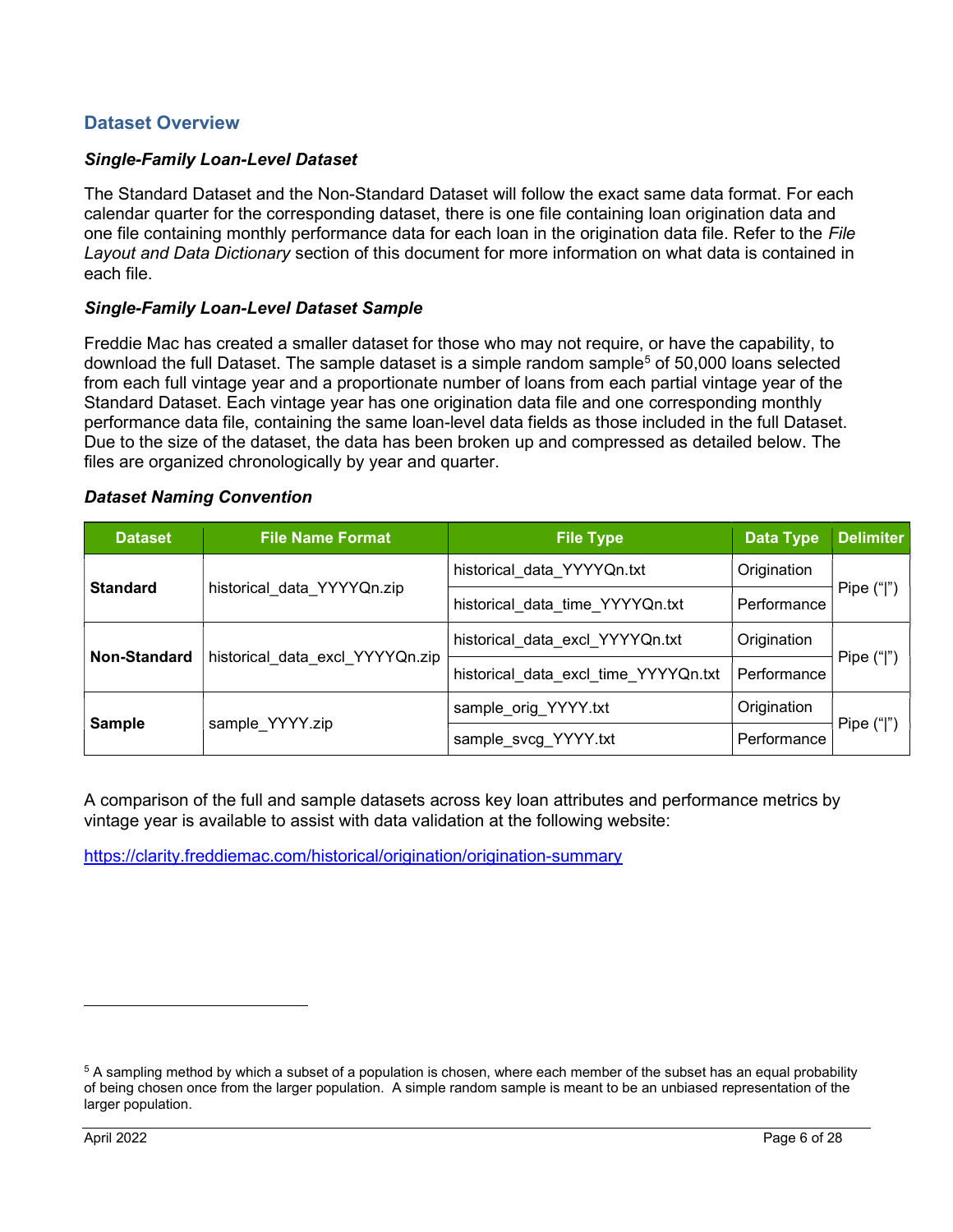# File Layout & Data Dictionary

This section provides information regarding the layout of each origination and monthly performance data file, in addition to information about each of the data elements contained within each file type. Instructions for reading the data using two popular statistical packages are included in this User Guide, and can be found in the Appendix (A and B). The information is structured as follows:

| <b>Field</b>               | <b>Description</b>                                                                                                                                                                                                                                              |
|----------------------------|-----------------------------------------------------------------------------------------------------------------------------------------------------------------------------------------------------------------------------------------------------------------|
| <b>Column Position</b>     | Position of the Column in the disclosure file.                                                                                                                                                                                                                  |
| Formal Name and Definition | Name and definition of the loan-level data element.                                                                                                                                                                                                             |
| Valid Values/Calculations  | Allowable values for the specific data field and the calculations<br>used (if applicable).                                                                                                                                                                      |
| Type (Data Type)           | The type of data found in each column:<br>Alpha – contains only letters<br>Alpha-numeric – contains letters and numbers<br>Numeric - contains only numbers<br>Date – represents a specific date $(Y = Year, M = Month)$<br>Example: YYYYMM (201207) = July 2012 |
| Length                     | Represents the maximum number of characters allowed for the<br>data field.                                                                                                                                                                                      |

# Origination Data File

| <b>ORIGINATION DATA FILE</b>                  |                                                                                                                                                                                                                                                                                                                                                                                                                                                                                                                                                                                                                                                                      |                                                                                                   |                |               |
|-----------------------------------------------|----------------------------------------------------------------------------------------------------------------------------------------------------------------------------------------------------------------------------------------------------------------------------------------------------------------------------------------------------------------------------------------------------------------------------------------------------------------------------------------------------------------------------------------------------------------------------------------------------------------------------------------------------------------------|---------------------------------------------------------------------------------------------------|----------------|---------------|
| <b>COLUMN</b><br><b>POSITION</b> <sup>6</sup> | <b>FORMAL NAME AND DEFINITION</b>                                                                                                                                                                                                                                                                                                                                                                                                                                                                                                                                                                                                                                    | <b>VALID VALUES/</b><br><b>CALCULATIONS</b>                                                       | <b>TYPE</b>    | <b>LENGTH</b> |
|                                               | <b>CREDIT SCORE</b> - A number, prepared by third parties, summarizing<br>the borrower's creditworthiness, which may be indicative of the<br>likelihood that the borrower will timely repay future obligations.<br>Generally, the credit score disclosed is the score known at the time of<br>acquisition and is the score used to originate the mortgage.                                                                                                                                                                                                                                                                                                           | $300 - 850$<br>$\bullet$<br>$9999 = Not Available.$<br>if Credit Score is $<$ 300<br>or $> 850$ . | <b>Numeric</b> | 4             |
|                                               | <b>FIRST PAYMENT DATE</b> - The date of the first scheduled mortgage<br>payment due under the terms of the mortgage note.                                                                                                                                                                                                                                                                                                                                                                                                                                                                                                                                            | <b>YYYYMM</b>                                                                                     | Date           | 6             |
| 3                                             | <b>FIRST TIME HOMEBUYER FLAG - Indicates whether the Borrower.</b><br>or one of a group of Borrowers, is an individual who (1) is purchasing<br>the mortgaged property, (2) will reside in the mortgaged property as a<br>primary residence and (3) had no ownership interest (sole or joint) in a<br>residential property during the three-year period preceding the date of<br>the purchase of the mortgaged property. With certain limited<br>exceptions, a displaced homemaker or single parent may also be<br>considered a First-Time Homebuyer if the individual had no ownership<br>interest in a residential property during the preceding three-year period | $Y = Yes$<br>$N = No$<br>$9 = Not Available or$<br>Not Applicable                                 | Alpha          |               |

 $^6$  The header record row has been removed from all files in the Dataset and sample dataset; the position of columns in each file remains unchanged.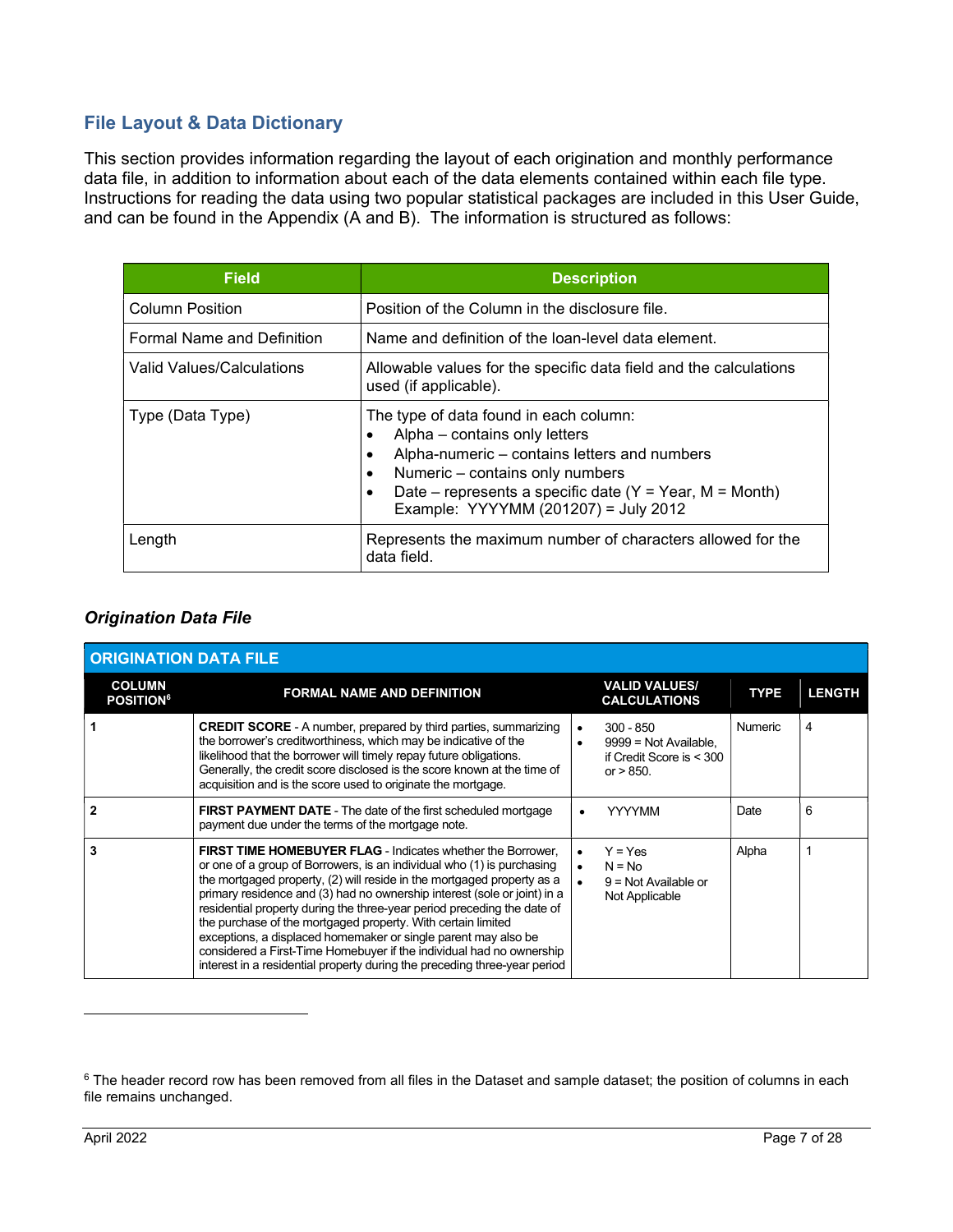| <b>ORIGINATION DATA FILE</b>                 |                                                                                                                                                                                                                                                                                                                                                                                                                                                                                                                                                                                                                                                                                                                                                                                                                                                                                                                                                                                                                                                                                                                                                                  |                                                                                                                                                                                                                                                  |                |                |
|----------------------------------------------|------------------------------------------------------------------------------------------------------------------------------------------------------------------------------------------------------------------------------------------------------------------------------------------------------------------------------------------------------------------------------------------------------------------------------------------------------------------------------------------------------------------------------------------------------------------------------------------------------------------------------------------------------------------------------------------------------------------------------------------------------------------------------------------------------------------------------------------------------------------------------------------------------------------------------------------------------------------------------------------------------------------------------------------------------------------------------------------------------------------------------------------------------------------|--------------------------------------------------------------------------------------------------------------------------------------------------------------------------------------------------------------------------------------------------|----------------|----------------|
| <b>COLUMN</b><br><b>POSITION<sup>6</sup></b> | <b>FORMAL NAME AND DEFINITION</b>                                                                                                                                                                                                                                                                                                                                                                                                                                                                                                                                                                                                                                                                                                                                                                                                                                                                                                                                                                                                                                                                                                                                | <b>VALID VALUES/</b><br><b>CALCULATIONS</b>                                                                                                                                                                                                      | <b>TYPE</b>    | <b>LENGTH</b>  |
|                                              | other than an ownership interest in the marital residence with a<br>spouse.                                                                                                                                                                                                                                                                                                                                                                                                                                                                                                                                                                                                                                                                                                                                                                                                                                                                                                                                                                                                                                                                                      |                                                                                                                                                                                                                                                  |                |                |
| 4                                            | <b>MATURITY DATE</b> - The month in which the final monthly payment on<br>the mortgage is scheduled to be made as stated on the original<br>mortgage note.                                                                                                                                                                                                                                                                                                                                                                                                                                                                                                                                                                                                                                                                                                                                                                                                                                                                                                                                                                                                       | <b>YYYYMM</b><br>$\bullet$                                                                                                                                                                                                                       | Date           | 6              |
| 5                                            | METROPOLITAN STATISTICAL AREA (MSA) OR<br><b>METROPOLITAN DIVISION - This disclosure will be based on the</b><br>designation of the Metropolitan Statistical Area or Metropolitan<br>Division as of the date of issuance. Metropolitan Statistical Areas<br>(MSAs) are defined by the United States Office of Management and<br>Budget (OMB) and have at least one urbanized area with a population<br>of 50,000 or more inhabitants. An MSA containing a single core with a<br>population of 2.5 million or more may be divided into smaller groups of<br>counties that OMB refers to as Metropolitan Divisions. If an MSA<br>applies to a mortgaged property, the applicable five-digit value is<br>disclosed; however, if the mortgaged property also falls within a<br>Metropolitan Division classification, the applicable five-digit value for<br>the Metropolitan Division takes precedence and is disclosed instead.<br>This disclosure will not be updated to reflect any subsequent changes<br>in designations of MSAs, Metropolitan Divisions or other<br>classifications.<br>Null indicates that the area in which the mortgaged property is located | <b>Metropolitan Division</b><br>$\bullet$<br>or MSA Code.<br>Space $(5)$ = Indicates<br>$\bullet$<br>that the area in which<br>the mortgaged<br>property is located is<br>a) neither an MSA nor<br>a Metropolitan<br>Division, or b)<br>unknown. | <b>Numeric</b> | 5              |
| 6                                            | is (a) neither an MSA nor a Metropolitan Division, or (b) unknown.<br><b>MORTGAGE INSURANCE PERCENTAGE (MI %)</b> - The percentage<br>of loss coverage on the loan, at the time of Freddie Mac's purchase of<br>the mortgage loan that a mortgage insurer is providing to cover losses<br>incurred as a result of a default on the loan. Only primary mortgage<br>insurance that is purchased by the Borrower, lender or Freddie Mac is<br>disclosed. Mortgage insurance that constitutes "credit enhancement"<br>that is not required by Freddie Mac's Charter is not disclosed.<br>Amounts of mortgage insurance reported by Sellers that are less than<br>1% or greater than 55% will be disclosed as "Not Available," which will<br>be indicated 999. No MI will be indicated by three zeros.                                                                                                                                                                                                                                                                                                                                                                | 1% - 55%<br>$\bullet$<br>$\bullet$<br>$000 = No$ MI<br>$\bullet$<br>$999 = Not Available$                                                                                                                                                        | <b>Numeric</b> | 3              |
| 7                                            | <b>NUMBER OF UNITS</b> - Denotes whether the mortgage is a one-, two-,<br>three-, or four-unit property.                                                                                                                                                                                                                                                                                                                                                                                                                                                                                                                                                                                                                                                                                                                                                                                                                                                                                                                                                                                                                                                         | $1 =$ one-unit<br>$\bullet$<br>$2 = two-unit$<br>$\bullet$<br>$3 =$ three-unit<br>$4 =$ four-unit<br>99 = Not Available<br>٠                                                                                                                     | <b>Numeric</b> | $\overline{2}$ |
| 8                                            | <b>OCCUPANCY STATUS</b> - Denotes whether the mortgage type is<br>owner occupied, second home, or investment property.                                                                                                                                                                                                                                                                                                                                                                                                                                                                                                                                                                                                                                                                                                                                                                                                                                                                                                                                                                                                                                           | $P = Primary$<br>$\bullet$<br>Residence<br>$l =$ Investment<br>$\bullet$<br>Property<br>S = Second Home<br>$\bullet$<br>$9 = Not Available$<br>$\bullet$                                                                                         | Alpha          | 1              |
| 9                                            | ORIGINAL COMBINED LOAN-TO-VALUE (CLTV) - In the case of a<br>purchase mortgage loan, the ratio is obtained by dividing the original<br>mortgage loan amount on the note date plus any secondary mortgage<br>loan amount disclosed by the Seller by the lesser of the mortgaged<br>property's appraised value on the note date or its purchase price. In<br>the case of a refinance mortgage loan, the ratio is obtained by dividing<br>the original mortgage loan amount on the note date plus any<br>secondary mortgage loan amount disclosed by the Seller by the<br>mortgaged property's appraised value on the note date. If the<br>secondary financing amount disclosed by the Seller includes a home<br>equity line of credit, then the CLTV calculation reflects the disbursed<br>amount at closing of the first lien mortgage loan, not the maximum                                                                                                                                                                                                                                                                                                      | 2018Q1 and prior:<br>6% - 200%<br>$\bullet$<br>$\bullet$<br>999 = Not Available<br>2018Q2 and later:<br>1% - 998%<br>$\bullet$<br>999 = Not Available<br>$\bullet$                                                                               | <b>Numeric</b> | 3              |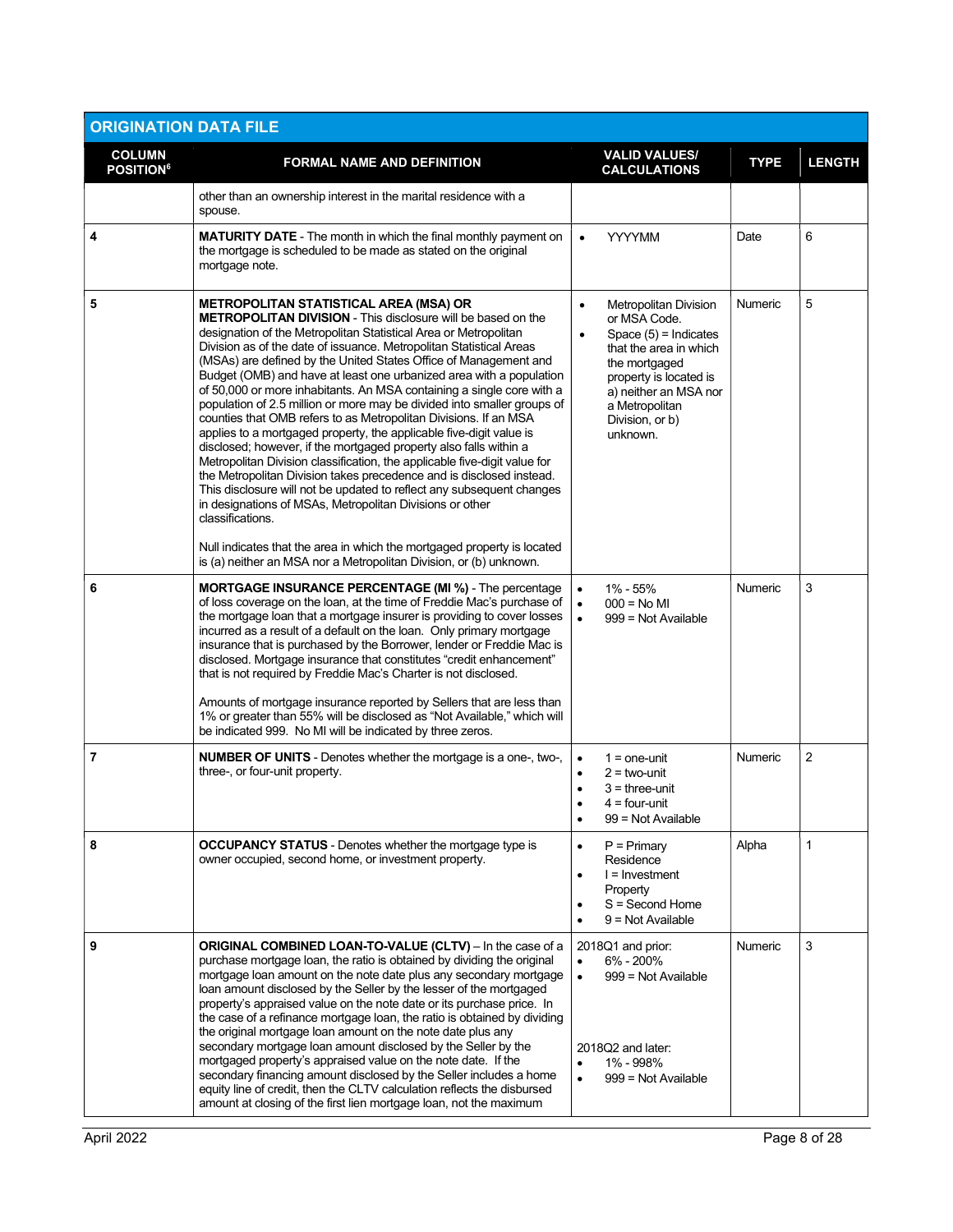| <b>ORIGINATION DATA FILE</b>                 |                                                                                                                                                                                                                                                                                                                                                                                                                                                                                                                                                                                                                                                                                                       |                                                                                                                                                                                                         |                               |               |
|----------------------------------------------|-------------------------------------------------------------------------------------------------------------------------------------------------------------------------------------------------------------------------------------------------------------------------------------------------------------------------------------------------------------------------------------------------------------------------------------------------------------------------------------------------------------------------------------------------------------------------------------------------------------------------------------------------------------------------------------------------------|---------------------------------------------------------------------------------------------------------------------------------------------------------------------------------------------------------|-------------------------------|---------------|
| <b>COLUMN</b><br><b>POSITION<sup>6</sup></b> | <b>FORMAL NAME AND DEFINITION</b>                                                                                                                                                                                                                                                                                                                                                                                                                                                                                                                                                                                                                                                                     | <b>VALID VALUES/</b><br><b>CALCULATIONS</b>                                                                                                                                                             | <b>TYPE</b>                   | <b>LENGTH</b> |
|                                              | loan amount available under the home equity line of credit. In the<br>case of a seasoned mortgage loan, if the Seller cannot warrant that<br>the value of the mortgaged property has not declined since the note<br>date, Freddie Mac requires that the Seller must provide a new<br>appraisal value, which is used in the CLTV calculation. In certain<br>cases, where the Seller delivered a loan to Freddie Mac with a special<br>code indicating additional secondary mortgage loan amounts, those<br>amounts may have been included in the CLTV calculation.<br>If the CLTV is < LTV, set the CLTV to 'Not Available.'<br>This disclosure is subject to the widely varying standards originators | HARP ranges:<br>1% - 998%<br>$\bullet$<br>999 = Not Available                                                                                                                                           |                               |               |
|                                              | use to verify Borrowers' secondary mortgage loan amounts and will<br>not be updated.                                                                                                                                                                                                                                                                                                                                                                                                                                                                                                                                                                                                                  |                                                                                                                                                                                                         |                               |               |
| 10                                           | <b>ORIGINAL DEBT-TO-INCOME (DTI) RATIO - Disclosure of the debt</b><br>to income ratio is based on (1) the sum of the borrower's monthly debt<br>payments, including monthly housing expenses that incorporate the<br>mortgage payment the borrower is making at the time of the delivery<br>of the mortgage loan to Freddie Mac, divided by (2) the total monthly<br>income used to underwrite the loan as of the date of the origination of<br>the such loan.                                                                                                                                                                                                                                       | 0% <dti<=65%<br><math display="inline">\bullet</math><br/><math display="inline">\bullet</math><br/>999 = Not Available<br/>HARP ranges:<br/><math>\bullet</math><br/>999 = Not Available</dti<=65%<br> | <b>Numeric</b>                | 3             |
|                                              | Ratios greater than 65% are indicated that data is Not Available. All<br>loans in the HARP dataset will be disclosed as Not Available.                                                                                                                                                                                                                                                                                                                                                                                                                                                                                                                                                                |                                                                                                                                                                                                         |                               |               |
|                                              | This disclosure is subject to the widely varying standards originators<br>use to verify Borrowers' assets and liabilities and will not be updated.                                                                                                                                                                                                                                                                                                                                                                                                                                                                                                                                                    |                                                                                                                                                                                                         |                               |               |
| 11                                           | <b>ORIGINAL UPB</b> - The UPB of the mortgage on the note date.                                                                                                                                                                                                                                                                                                                                                                                                                                                                                                                                                                                                                                       | Amount will be<br>$\bullet$<br>rounded to the<br>nearest \$1,000.                                                                                                                                       | Numeric                       | 12            |
| 12                                           | <b>ORIGINAL LOAN-TO-VALUE (LTV) - In the case of a purchase</b><br>mortgage loan, the ratio obtained by dividing the original mortgage<br>loan amount on the note date by the lesser of the mortgaged<br>property's appraised value on the note date or its purchase price.                                                                                                                                                                                                                                                                                                                                                                                                                           | 2018Q1 and prior:<br>6% - 105%<br>$\bullet$<br>999 = Not Available<br>$\bullet$                                                                                                                         | <b>Numeric</b>                | 3             |
|                                              | In the case of a refinance mortgage loan, the ratio obtained by dividing<br>the original mortgage loan amount on the note date and the<br>mortgaged property's appraised value on the note date.                                                                                                                                                                                                                                                                                                                                                                                                                                                                                                      | 2018Q2 and later:<br>1% - 998%<br>$\bullet$<br>$999 = Not Available$<br>$\bullet$                                                                                                                       |                               |               |
|                                              | In the case of a seasoned mortgage loan, if the Seller cannot warrant<br>that the value of the mortgaged property has not declined since the<br>note date, Freddie Mac requires that the Seller must provide a new<br>appraisal value, which is used in the LTV calculation.                                                                                                                                                                                                                                                                                                                                                                                                                          | HARP ranges:<br>1% - 998%<br>$\bullet$<br>999 = Not Available                                                                                                                                           |                               |               |
|                                              | For loans in the non HARP dataset, ratios below 6% or greater than<br>105% will be disclosed as "Not Available," indicated by 999. For loans<br>in the HARP dataset, LTV ratios greater than 999% will be disclosed<br>as Not Available.                                                                                                                                                                                                                                                                                                                                                                                                                                                              |                                                                                                                                                                                                         |                               |               |
| 13                                           | <b>ORIGINAL INTEREST RATE - The original note rate as indicated on</b><br>the mortgage note.                                                                                                                                                                                                                                                                                                                                                                                                                                                                                                                                                                                                          |                                                                                                                                                                                                         | Numeric<br>Literal<br>decimal | 6             |
| 14                                           | <b>CHANNEL</b> - Disclosure indicates whether a Broker or Correspondent,<br>as those terms are defined below, originated or was involved in the<br>origination of the mortgage loan. If a Third Party Origination is<br>applicable, but the Seller does not specify Broker or Correspondent,<br>the disclosure will indicate "TPO Not Specified". Similarly, if neither<br>Third Party Origination nor Retail designations are available, the<br>disclosure will indicate "TPO Not Specified." If a Broker,<br>Correspondent or Third Party Origination disclosure is not applicable,<br>the mortgage loan will be designated as Retail, as defined below.                                            | $R = Retail$<br>$\bullet$<br>$B = B$ roker<br>$\bullet$<br>$C =$ Correspondent<br>$\bullet$<br>T = TPO Not Specified<br>$\bullet$<br>$9 = Not Available$<br>$\bullet$                                   | Alpha                         | $\mathbf{1}$  |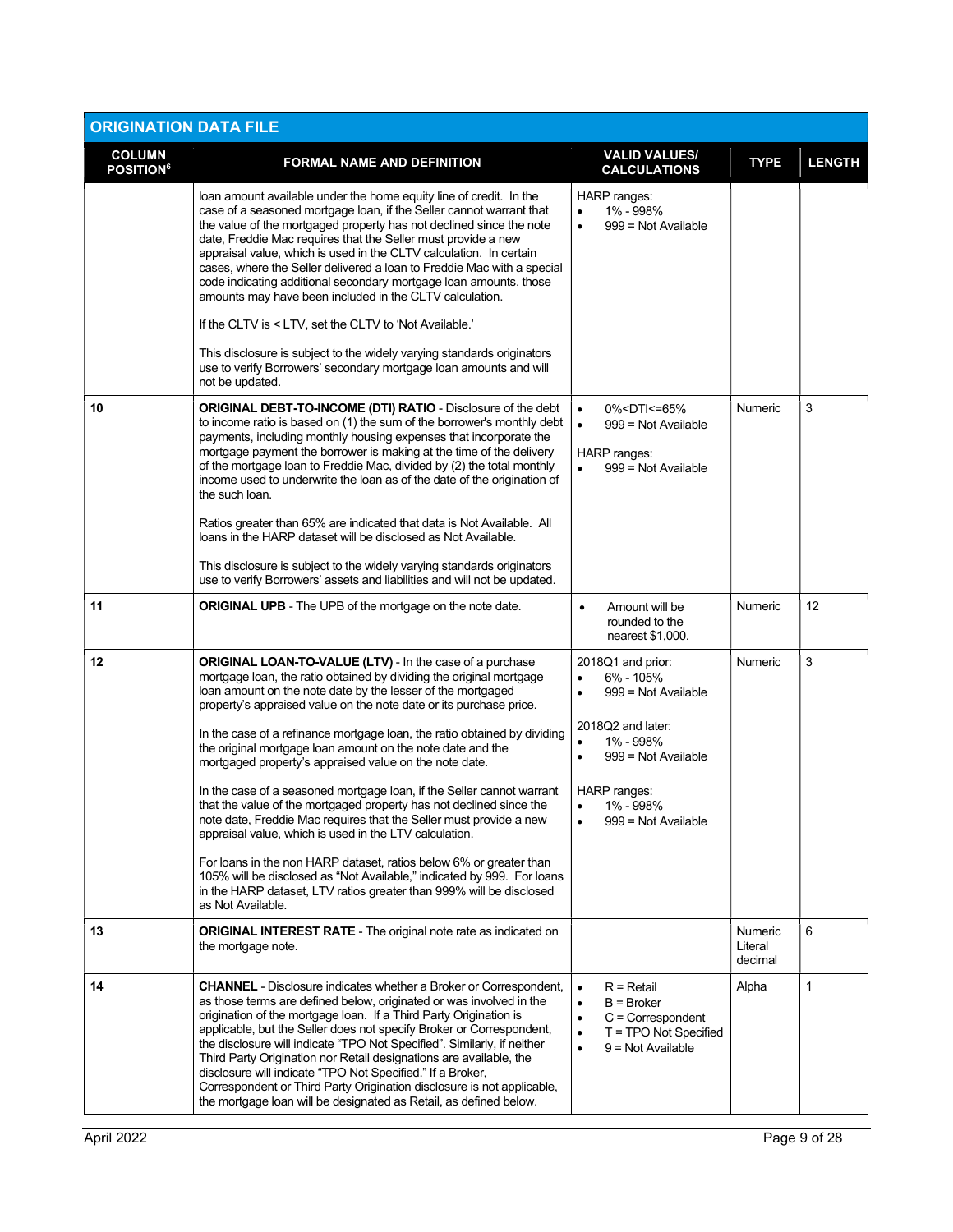| <b>ORIGINATION DATA FILE</b>                 |                                                                                                                                                                                                                                                                                                                                                                                                                                                                                                                                                                                                                                                                                                                                                                                                                                                                                                                                                                                                                                     |                                                                                                                                                                                   |             |                |
|----------------------------------------------|-------------------------------------------------------------------------------------------------------------------------------------------------------------------------------------------------------------------------------------------------------------------------------------------------------------------------------------------------------------------------------------------------------------------------------------------------------------------------------------------------------------------------------------------------------------------------------------------------------------------------------------------------------------------------------------------------------------------------------------------------------------------------------------------------------------------------------------------------------------------------------------------------------------------------------------------------------------------------------------------------------------------------------------|-----------------------------------------------------------------------------------------------------------------------------------------------------------------------------------|-------------|----------------|
| <b>COLUMN</b><br><b>POSITION<sup>6</sup></b> | <b>FORMAL NAME AND DEFINITION</b>                                                                                                                                                                                                                                                                                                                                                                                                                                                                                                                                                                                                                                                                                                                                                                                                                                                                                                                                                                                                   | <b>VALID VALUES/</b><br><b>CALCULATIONS</b>                                                                                                                                       | <b>TYPE</b> | <b>LENGTH</b>  |
|                                              | Broker is a person or entity that specializes in loan originations,<br>receiving a commission (from a Correspondent or other lender) to<br>match Borrowers and lenders. The Broker performs some or most of<br>the loan processing functions, such as taking loan applications, or<br>ordering credit reports, appraisals and title reports. Typically, the<br>Broker does not underwrite or service the mortgage loan and<br>generally does not use its own funds for closing; however, if the<br>Broker funded a mortgage loan on a lender's behalf, such a mortgage<br>loan is considered a "Broker" third party origination mortgage loan.<br>The mortgage loan is generally closed in the name of the lender who<br>commissioned the Broker's services.                                                                                                                                                                                                                                                                        |                                                                                                                                                                                   |             |                |
|                                              | Correspondent is an entity that typically sells the Mortgages it<br>originates to other lenders, which are not Affiliates of that entity, under<br>a specific commitment or as part of an ongoing relationship. The<br>Correspondent performs some, or all, of the loan processing functions,<br>such as: taking the loan application; ordering credit reports, appraisals,<br>and title reports; and verifying the Borrower's income and<br>employment. The Correspondent may or may not have delegated<br>underwriting and typically funds the mortgage loans at settlement. The<br>mortgage loan is closed in the Correspondent's name and the<br>Correspondent may or may not service the mortgage loan. The<br>Correspondent may use a Broker to perform some of the processing<br>functions or even to fund the loan on its behalf; under such<br>circumstances, the mortgage loan is considered a "Broker" third party<br>origination mortgage loan, rather than a "Correspondent" third party<br>origination mortgage loan. |                                                                                                                                                                                   |             |                |
|                                              | Retail Mortgage is a mortgage loan that is originated, underwritten and<br>funded by a lender or its Affiliates. The mortgage loan is closed in the<br>name of the lender or its Affiliate and if it is sold to Freddie Mac, it is<br>sold by the lender or its Affiliate that originated it. A mortgage loan that<br>a Broker or Correspondent completely or partially originated,<br>processed, underwrote, packaged, funded or closed is not considered<br>a Retail mortgage loan.<br>For purposes of the definitions of Correspondent and Retail, "Affiliate"                                                                                                                                                                                                                                                                                                                                                                                                                                                                   |                                                                                                                                                                                   |             |                |
|                                              | means any entity that is related to another party as a consequence of<br>the entity, directly or indirectly, controlling the other party, being<br>controlled by the other party, or being under common control with the<br>other party.                                                                                                                                                                                                                                                                                                                                                                                                                                                                                                                                                                                                                                                                                                                                                                                            |                                                                                                                                                                                   |             |                |
| 15                                           | <b>PREPAYMENT PENALTY MORTGAGE (PPM) FLAG - Denotes</b><br>whether the mortgage is a PPM. A PPM is a mortgage with respect to<br>which the borrower is, or at any time has been, obligated to pay a<br>penalty in the event of certain repayments of principal.                                                                                                                                                                                                                                                                                                                                                                                                                                                                                                                                                                                                                                                                                                                                                                     | $Y = PPM$<br>$\bullet$<br>$N = Not PPM$<br>$\bullet$                                                                                                                              | Alpha       | 1              |
| 16                                           | <b>AMORTIZATION TYPE - Denotes that the product is a fixed-rate</b><br>mortgage or adjustable-rate mortgage.                                                                                                                                                                                                                                                                                                                                                                                                                                                                                                                                                                                                                                                                                                                                                                                                                                                                                                                        | FRM - Fixed Rate<br>$\bullet$<br>Mortgage<br>ARM - Adjustable<br>٠<br>Rate Mortgage                                                                                               | Alpha       | 5              |
| 17                                           | <b>PROPERTY STATE</b> - A two-letter abbreviation indicating the state or<br>territory within which the property securing the mortgage is located.                                                                                                                                                                                                                                                                                                                                                                                                                                                                                                                                                                                                                                                                                                                                                                                                                                                                                  | AL, TX, VA, etc.<br>$\bullet$                                                                                                                                                     | Alpha       | 2              |
| 18                                           | <b>PROPERTY TYPE</b> - Denotes whether the property type secured by<br>the mortgage is a condominium, leasehold, planned unit development<br>(PUD), cooperative share, manufactured home, or Single-Family<br>home.<br>If the Property Type is Not Available, this will be indicated by 99.                                                                                                                                                                                                                                                                                                                                                                                                                                                                                                                                                                                                                                                                                                                                         | $CO = Condo$<br>$\bullet$<br>$PU = PUD$<br>$\bullet$<br>$MH =$ Manufactured<br>$\bullet$<br>Housing<br>SF = Single-Family<br>$\bullet$<br>$CP = Co-op$<br>٠<br>99 = Not Available | Alpha       | $\overline{c}$ |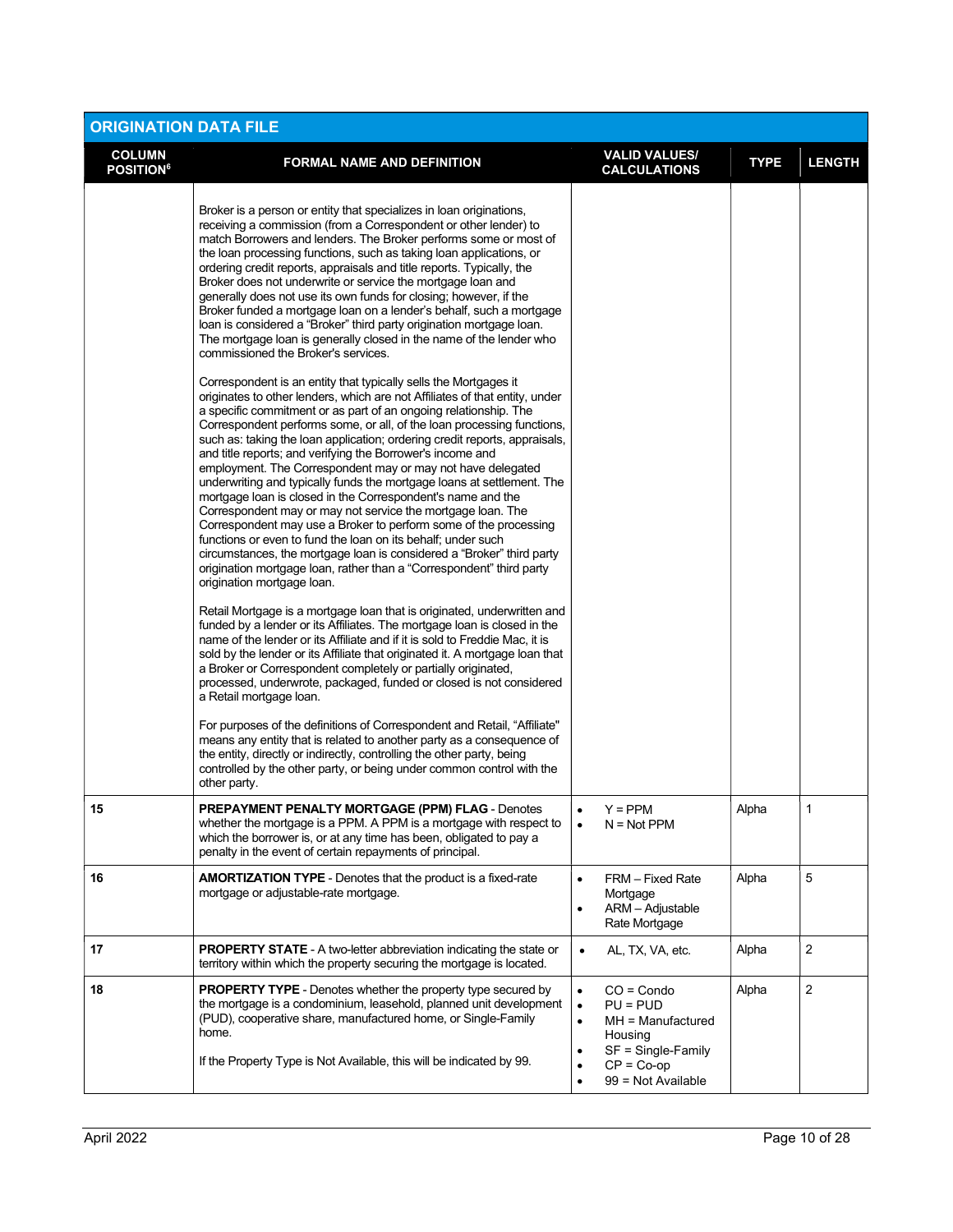| <b>ORIGINATION DATA FILE</b>                  |                                                                                                                                                                                                                                                                                                                                                                                                                                                                                                                                                                                                                                                                                                                                                                                                                                                                                                                                                                                                                                                                                                                                                                                                                                                                                                                                                                                                                                                                                                                                                                                                                                                                                   |                                                                                                                                                                                                                                                                                                                                                    |                   |                |
|-----------------------------------------------|-----------------------------------------------------------------------------------------------------------------------------------------------------------------------------------------------------------------------------------------------------------------------------------------------------------------------------------------------------------------------------------------------------------------------------------------------------------------------------------------------------------------------------------------------------------------------------------------------------------------------------------------------------------------------------------------------------------------------------------------------------------------------------------------------------------------------------------------------------------------------------------------------------------------------------------------------------------------------------------------------------------------------------------------------------------------------------------------------------------------------------------------------------------------------------------------------------------------------------------------------------------------------------------------------------------------------------------------------------------------------------------------------------------------------------------------------------------------------------------------------------------------------------------------------------------------------------------------------------------------------------------------------------------------------------------|----------------------------------------------------------------------------------------------------------------------------------------------------------------------------------------------------------------------------------------------------------------------------------------------------------------------------------------------------|-------------------|----------------|
| <b>COLUMN</b><br><b>POSITION</b> <sup>6</sup> | <b>FORMAL NAME AND DEFINITION</b>                                                                                                                                                                                                                                                                                                                                                                                                                                                                                                                                                                                                                                                                                                                                                                                                                                                                                                                                                                                                                                                                                                                                                                                                                                                                                                                                                                                                                                                                                                                                                                                                                                                 | <b>VALID VALUES/</b><br><b>CALCULATIONS</b>                                                                                                                                                                                                                                                                                                        | <b>TYPE</b>       | <b>LENGTH</b>  |
| 19                                            | <b>POSTAL CODE</b> – The postal code for the location of the mortgaged<br>property                                                                                                                                                                                                                                                                                                                                                                                                                                                                                                                                                                                                                                                                                                                                                                                                                                                                                                                                                                                                                                                                                                                                                                                                                                                                                                                                                                                                                                                                                                                                                                                                | ###00, where "###"<br>$\bullet$<br>represents the first<br>three digits of the 5-<br>digit postal code<br>Space $(5)$ = Unknown<br>$\bullet$                                                                                                                                                                                                       | <b>Numeric</b>    | 5              |
| 20                                            | <b>LOAN SEQUENCE NUMBER - Unique identifier assigned to each</b><br>loan.                                                                                                                                                                                                                                                                                                                                                                                                                                                                                                                                                                                                                                                                                                                                                                                                                                                                                                                                                                                                                                                                                                                                                                                                                                                                                                                                                                                                                                                                                                                                                                                                         | PYYQnXXXXXXX<br>$Product F = FRM$ and<br>$\bullet$<br>$A = ARM$ ;<br>$YYQn = origination$<br>$\bullet$<br>year and quarter; and,<br>$XXXXXX = randomly$<br>٠<br>assigned digits                                                                                                                                                                    | Alpha-<br>numeric | 12             |
| 21                                            | <b>LOAN PURPOSE</b> - Indicates whether the mortgage loan is a Cash-<br>out Refinance mortgage, No Cash-out Refinance mortgage, or a<br>Purchase mortgage.<br>Generally, a Cash-out Refinance mortgage loan is a mortgage loan in<br>which the use of the loan amount is not limited to specific purposes. A<br>mortgage loan placed on a property previously owned free and clear<br>by the Borrower is always considered a Cash-out Refinance mortgage<br>loan. Generally, a No Cash-out Refinance mortgage loan is a<br>mortgage loan in which the loan amount is limited to the following<br>uses:<br>Pay off the first mortgage, regardless of its age<br>Pay off any junior liens secured by the mortgaged property, that were<br>used in their entirety to acquire the subject property<br>Pay related closing costs, financing costs and prepaid items, and<br>Disburse cash out to the Borrower (or any other payee) not to exceed<br>2% of the new refinance mortgage loan or \$2,000, whichever is less.<br>As an exception to the above, for construction conversion mortgage<br>loans and renovation mortgage loans, the amount of the interim<br>construction financing secured by the mortgaged property is<br>considered an amount used to pay off the first mortgage. Paying off<br>unsecured liens or construction costs paid by the Borrower outside of<br>the secured interim construction financing is considered cash out to<br>the Borrower, if greater than \$2000 or 2% of loan amount.<br>This disclosure is subject to various special exceptions used by<br>Sellers to determine whether a mortgage loan is a No Cash-out<br>Refinance mortgage loan. | $P = Purchase$<br>$\bullet$<br>C = Refinance - Cash<br>$\bullet$<br>Out<br>$N =$ Refinance - No<br>$\bullet$<br>Cash Out<br>R = Refinance - Not<br>$\bullet$<br>Specified<br>$\bullet$<br>9 = Not Available                                                                                                                                        | Alpha             | 1              |
| 22                                            | <b>ORIGINAL LOAN TERM - A calculation of the number of scheduled</b><br>monthly payments of the mortgage based on the First Payment Date<br>and Maturity Date.                                                                                                                                                                                                                                                                                                                                                                                                                                                                                                                                                                                                                                                                                                                                                                                                                                                                                                                                                                                                                                                                                                                                                                                                                                                                                                                                                                                                                                                                                                                    | Calculation: (Loan<br>$\bullet$<br>Maturity Date (MM/YY)<br>- Loan First Payment<br>Date ( $MMYY$ ) + 1)                                                                                                                                                                                                                                           | Numeric           | 3              |
| 23                                            | <b>NUMBER OF BORROWERS - The number of Borrower(s) who are</b><br>obligated to repay the mortgage note secured by the mortgaged<br>property. Disclosure denotes only whether there is one borrower, or<br>more than one borrower associated with the mortgage note. This<br>disclosure will not be updated to reflect any subsequent assumption of<br>the mortgage note.                                                                                                                                                                                                                                                                                                                                                                                                                                                                                                                                                                                                                                                                                                                                                                                                                                                                                                                                                                                                                                                                                                                                                                                                                                                                                                          | 2018Q1 and prior:<br>$01 = 1$ borrower<br>$02 = 1$ borrowers<br>$\bullet$<br>99 = Not Available<br>$\bullet$<br>2018Q2 and later:<br>$01 = 1$ borrower<br>$\bullet$<br>$02 = 2$ borrowers<br>$\bullet$<br>$03 = 3$ borrowers<br>$\bullet$<br>$\cdots$<br>$09 = 9$ borrowers<br>$\bullet$<br>$10 = 10$ borrowers<br>$\bullet$<br>99 = Not Available | Numeric           | $\overline{c}$ |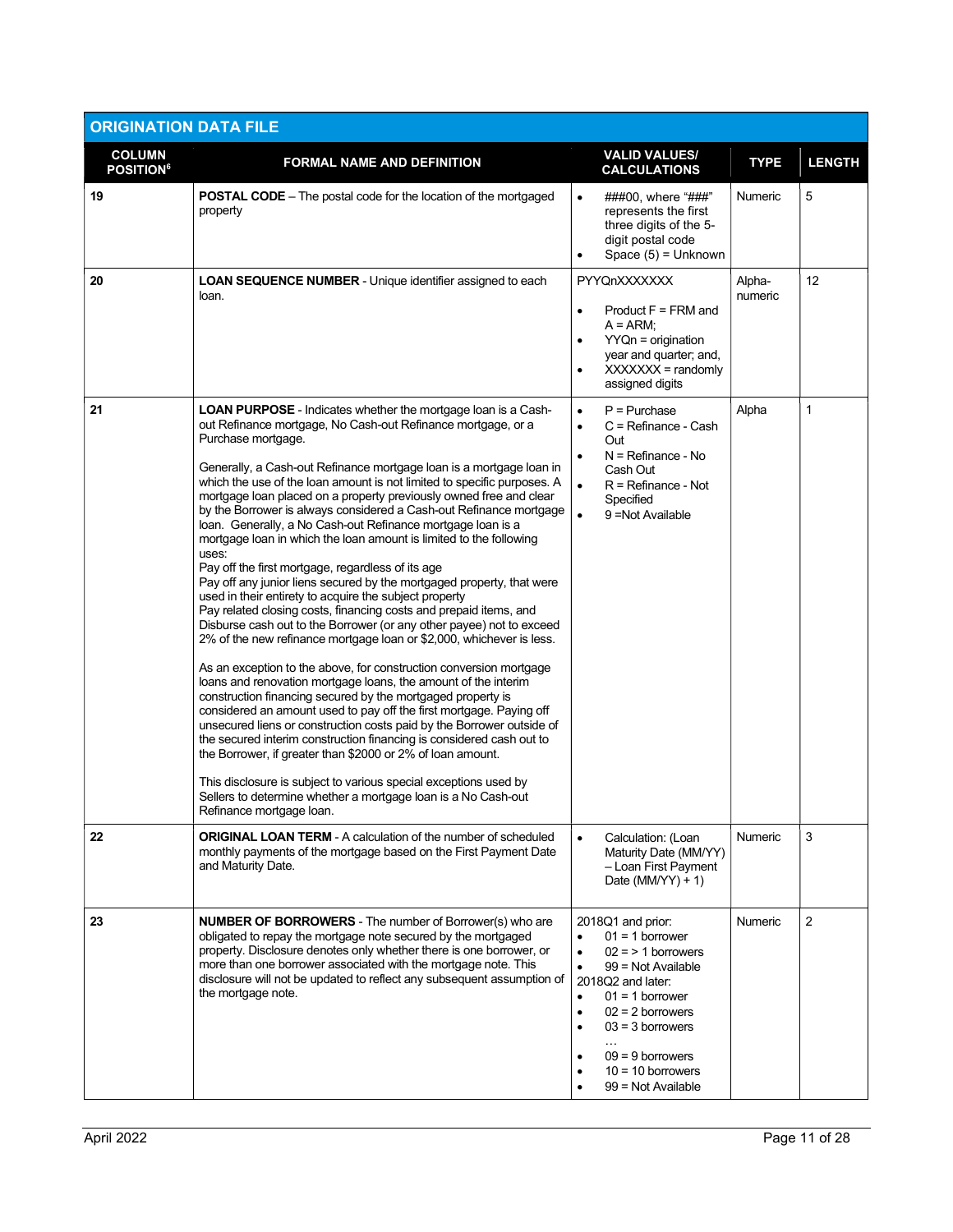| <b>ORIGINATION DATA FILE</b>                  |                                                                                                                                                                                                                                                                                                                                                                                                                                                                                                                           |                                                                                                                                                                                       |                   |               |
|-----------------------------------------------|---------------------------------------------------------------------------------------------------------------------------------------------------------------------------------------------------------------------------------------------------------------------------------------------------------------------------------------------------------------------------------------------------------------------------------------------------------------------------------------------------------------------------|---------------------------------------------------------------------------------------------------------------------------------------------------------------------------------------|-------------------|---------------|
| <b>COLUMN</b><br><b>POSITION</b> <sup>6</sup> | <b>FORMAL NAME AND DEFINITION</b>                                                                                                                                                                                                                                                                                                                                                                                                                                                                                         | <b>VALID VALUES/</b><br><b>CALCULATIONS</b>                                                                                                                                           | <b>TYPE</b>       | <b>LENGTH</b> |
| 24                                            | <b>SELLER NAME</b> - The entity acting in its capacity as a seller of<br>mortgages to Freddie Mac at the time of acquisition.                                                                                                                                                                                                                                                                                                                                                                                             | Name of the seller, or<br>"Other Sellers"                                                                                                                                             | Alpha-<br>numeric | 60            |
|                                               | Seller Name will be disclosed for sellers with a total Original UPB<br>representing 1% or more of the total Original UPB of all loans in the<br>Dataset for a given calendar quarter. Otherwise, the Seller Name will<br>be set to "Other Sellers".                                                                                                                                                                                                                                                                       |                                                                                                                                                                                       |                   |               |
| 25                                            | <b>SERVICER NAME</b> - The entity acting in its capacity as the servicer of<br>mortgages to Freddie Mac as of the last period for which loan activity<br>is reported in the Dataset.                                                                                                                                                                                                                                                                                                                                      | Name of the servicer, or<br>"Other Servicers"                                                                                                                                         | Alpha-<br>numeric | 60            |
|                                               | Servicer Name will be disclosed for servicers with a total Original UPB<br>representing 1% or more of the total Original UPB of all loans in the<br>Dataset for a given calendar quarter. Otherwise, the Servicer Name<br>will be set to "Other Servicers".                                                                                                                                                                                                                                                               |                                                                                                                                                                                       |                   |               |
| 26                                            | <b>SUPER CONFORMING FLAG</b> - For mortgages that exceed<br>conforming loan limits with origination dates on or after 10/1/2008 and<br>were delivered to Freddie Mac on or after 1/1/2009                                                                                                                                                                                                                                                                                                                                 | $Y = Yes$<br>$\bullet$<br>$\bullet$<br>Space $(1)$ = Not Super<br>Conforming                                                                                                          | Alpha             | 1             |
| 27                                            | <b>PRE-RELIEF REFINANCE LOAN SEQUENCE NUMBER - The</b><br>Loan Sequence Number link that associates a Relief Refinance loan<br>to the Loan Sequence Number assigned to the loan from which it was<br>refinanced within in the Single-Family Loan Level Dataset.<br>Note: Populated only for loans where the Relief Refinance Indicator is<br>set to Y. All other loans will be blank.                                                                                                                                     | PYYQnXXXXXXX<br>Product $F = FRM$ and<br>$\bullet$<br>$A = ARM$ ;<br>$YYQn =$ origination<br>$\bullet$<br>year and quarter; and,<br>XXXXXX = randomly<br>$\bullet$<br>assigned digits | Alpha-<br>numeric | 12            |
| 28                                            | <b>PROGRAM INDICATOR – The indicator that identifies if a loan</b><br>participates in and of the Freddie Mac programs listed in the valid<br>values.<br>Note: The standard dataset discloses these enumerations for loans<br>originated on or after March 1, 2015. The Non-Standard dataset<br>discloses enumerations for loans originated under the HP program<br>between 1999 and February 28, 2015. Underwriting standards for<br>Home Possible prior to March 1, 2015 may be different than the<br>current standards. | H = Home Possible<br>$F = HFA$ Advantage<br>9 = Not Available or not part<br>of Home Possible or HFA<br>Advantage programs                                                            | Alpha-<br>numeric | 1             |
| 29                                            | <b>RELIEF REFINANCE INDICATOR – Indicator that identifies whether</b><br>the loan is part of Freddie Mac's Relief Refinance Program. Loans<br>which are both a Relief Refinance and have an Original Loan-to-Value<br>above 80 are HARP loans.                                                                                                                                                                                                                                                                            | Y = Relief Refinance Loan<br>Space = Non-Relief<br>Refinance loan                                                                                                                     | Alpha             | 1             |
| 30                                            | <b>PROPERTY VALUATION METHOD - The indicator denoting which</b><br>method was used to obtain a property appraisal, if any.<br>Note: Populated for loans originated on or after 1/1/2017.                                                                                                                                                                                                                                                                                                                                  | $1 = ACE$ Loans<br>$2$ = Full Appraisal<br>$3 =$ Other Appraisals<br>(Desktop, driveby, external,<br>AVM)<br>9 = Not Available                                                        | Numeric           | 1             |
| 31                                            | <b>INTEREST ONLY INDICATOR (I/O INDICATOR) - The indicator</b><br>denoting whether the loan only requires interest payments for a<br>specified period beginning with the first payment date.                                                                                                                                                                                                                                                                                                                              | $Y = Yes$<br>$N = No$                                                                                                                                                                 | Alpha             | 1             |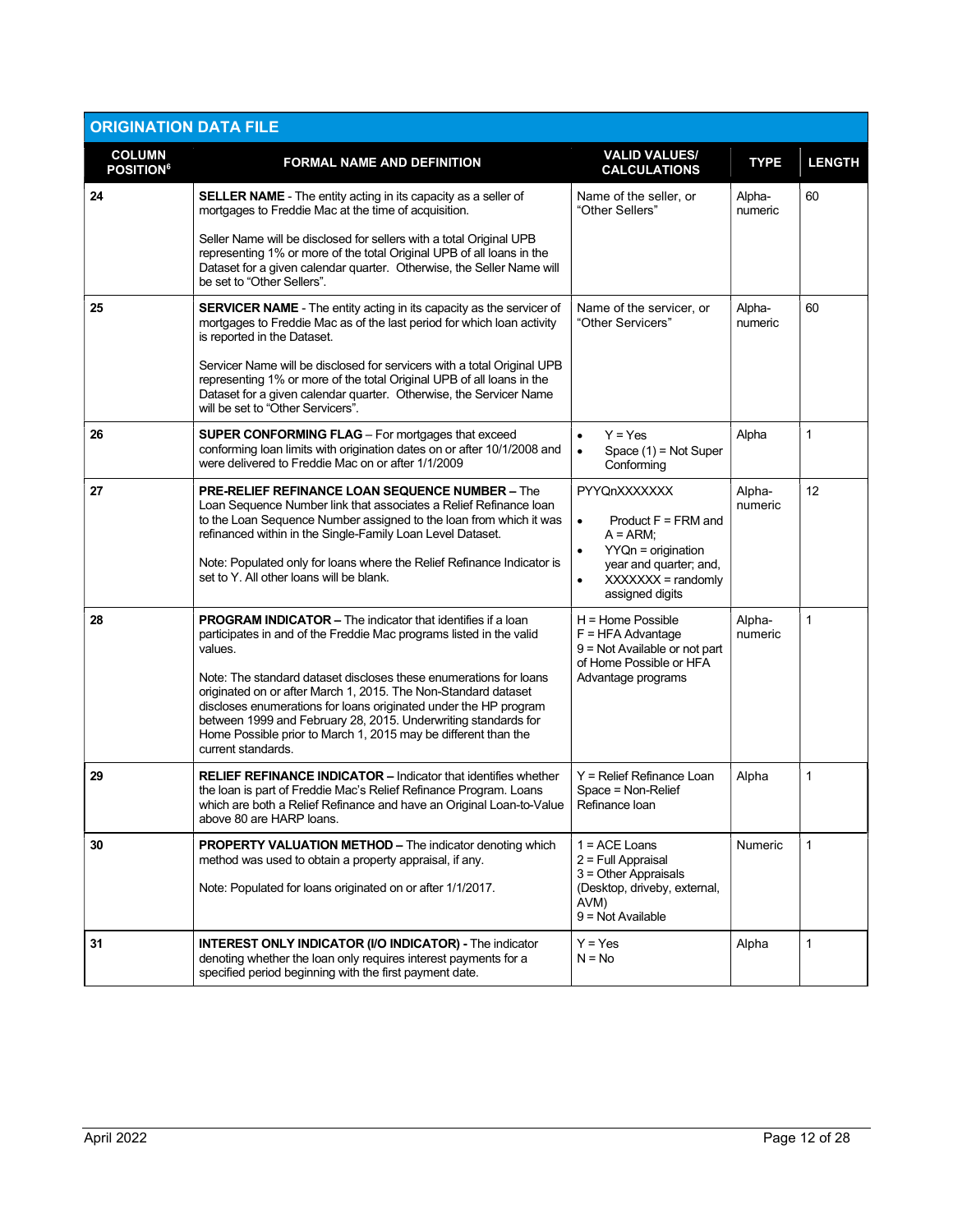# Monthly Performance Data File

|                                  | <b>MONTHLY PERFORMANCE DATA FILE</b>                                                                                                                                                                                                                                                                                                                                                                                                                                                                                                                                                                                                                                                                                                                                                                                                                                                                                                                                                                                                                              |                                                                                                                                                                                                                                                                                               |                               |               |
|----------------------------------|-------------------------------------------------------------------------------------------------------------------------------------------------------------------------------------------------------------------------------------------------------------------------------------------------------------------------------------------------------------------------------------------------------------------------------------------------------------------------------------------------------------------------------------------------------------------------------------------------------------------------------------------------------------------------------------------------------------------------------------------------------------------------------------------------------------------------------------------------------------------------------------------------------------------------------------------------------------------------------------------------------------------------------------------------------------------|-----------------------------------------------------------------------------------------------------------------------------------------------------------------------------------------------------------------------------------------------------------------------------------------------|-------------------------------|---------------|
| <b>COLUMN</b><br><b>POSITION</b> | <b>FORMAL NAME AND DEFINITION</b>                                                                                                                                                                                                                                                                                                                                                                                                                                                                                                                                                                                                                                                                                                                                                                                                                                                                                                                                                                                                                                 | <b>VALID VALUES/</b><br><b>CALCULATIONS</b>                                                                                                                                                                                                                                                   | <b>TYPE</b>                   | <b>LENGTH</b> |
| 1                                | LOAN SEQUENCE NUMBER - Unique identifier assigned to each<br>loan.                                                                                                                                                                                                                                                                                                                                                                                                                                                                                                                                                                                                                                                                                                                                                                                                                                                                                                                                                                                                | PYYQnXXXXXXX<br>$Product F = FRM$ and<br>$\bullet$<br>$A = ARM$ ;<br>$YYQn = origination$<br>٠<br>year and quarter; and,<br>$XXXXXX = random$<br>$\bullet$<br>assigned digits                                                                                                                 | Alpha-<br>numeric             | 12            |
| $\mathbf 2$                      | <b>MONTHLY REPORTING PERIOD</b> – The as-of month for loan<br>information contained in the loan record.                                                                                                                                                                                                                                                                                                                                                                                                                                                                                                                                                                                                                                                                                                                                                                                                                                                                                                                                                           | <b>YYYYMM</b>                                                                                                                                                                                                                                                                                 | Date                          | 6             |
| 3                                | <b>CURRENT ACTUAL UPB - The Current Actual UPB reflects the</b><br>mortgage ending balance as reported by the servicer for the<br>corresponding monthly reporting period. For fixed rate mortgages,<br>this UPB is derived from the mortgage balance as reported by the<br>servicer and includes any scheduled and unscheduled principal<br>reductions applied to the mortgage.<br>For mortgages with loan modifications, as indicated by "Y" in the<br>Modification Flag field, the current actual unpaid principal balance<br>may or may not include partial principal forbearance. If applicable, for<br>loans with partial principal forbearance, the current actual unpaid<br>principal balance equals the sum of interest bearing UPB (the<br>amortizing principal balance of the mortgage) and the deferred UPB<br>(the principal forbearance balance).<br>Current UPB will be rounded to the nearest \$1,000 for the first 6<br>months after origination date. This was previously reported as zero for<br>the first 6 months after the origination date. | <b>Calculation: (interest)</b><br>bearing UPB) + (non-<br>interest bearing UPB)                                                                                                                                                                                                               | Numeric<br>Literal<br>decimal | 12            |
| 4                                | <b>CURRENT LOAN DELINQUENCY STATUS - A value</b><br>corresponding to the number of days the borrower is delinquent,<br>based on the due date of last paid installment ("DDLPI") reported by<br>servicers to Freddie Mac, and is calculated under the Mortgage<br>Bankers Association (MBA) method.<br>If a loan has been acquired by REO, then the Current Loan<br>Delinquency Status will reflect the value corresponding to that status<br>(instead of the value corresponding to the number of days the<br>borrower is delinquent).                                                                                                                                                                                                                                                                                                                                                                                                                                                                                                                            | $\bullet$ XX = Unknown<br>$\bullet$ 0 = Current, or less<br>than 30 days past due<br>• $1 = 30 - 59$ days<br>delinquent<br>• $2 = 60 - 89$ days<br>delinquent<br>$\bullet$ 3 = 90 - 119 days<br>delinquent<br>$\bullet$ And so on<br>• $RA = REO$ Acquisition<br>Space $(3)$ =<br>Unavailable | Alpha-<br>numeric             | 3             |
| 5                                | <b>LOAN AGE</b> - The number of months since the note origination month<br>of the mortgage.<br>To ensure the age measurement commences with the first full month<br>after the note origination month, subtract 1.                                                                                                                                                                                                                                                                                                                                                                                                                                                                                                                                                                                                                                                                                                                                                                                                                                                 | <b>Calculation: ((Monthly</b><br>Reporting Period) - Loan<br>Origination Date (MM/YY))<br>$-1$ month                                                                                                                                                                                          | <b>Numeric</b>                | 3             |
| 6                                | <b>REMAINING MONTHS TO LEGAL MATURITY - The remaining</b><br>number of months to the mortgage maturity date.<br>For mortgages with loan modifications, as indicated by "Y" in the<br>Modification Flag field, the calculation uses the modified maturity<br>date.                                                                                                                                                                                                                                                                                                                                                                                                                                                                                                                                                                                                                                                                                                                                                                                                 | <b>Calculation: (Maturity Date)</b><br>(MM/YY) - Monthly<br>Reporting Period (MM/YY)                                                                                                                                                                                                          | Numeric                       | 3             |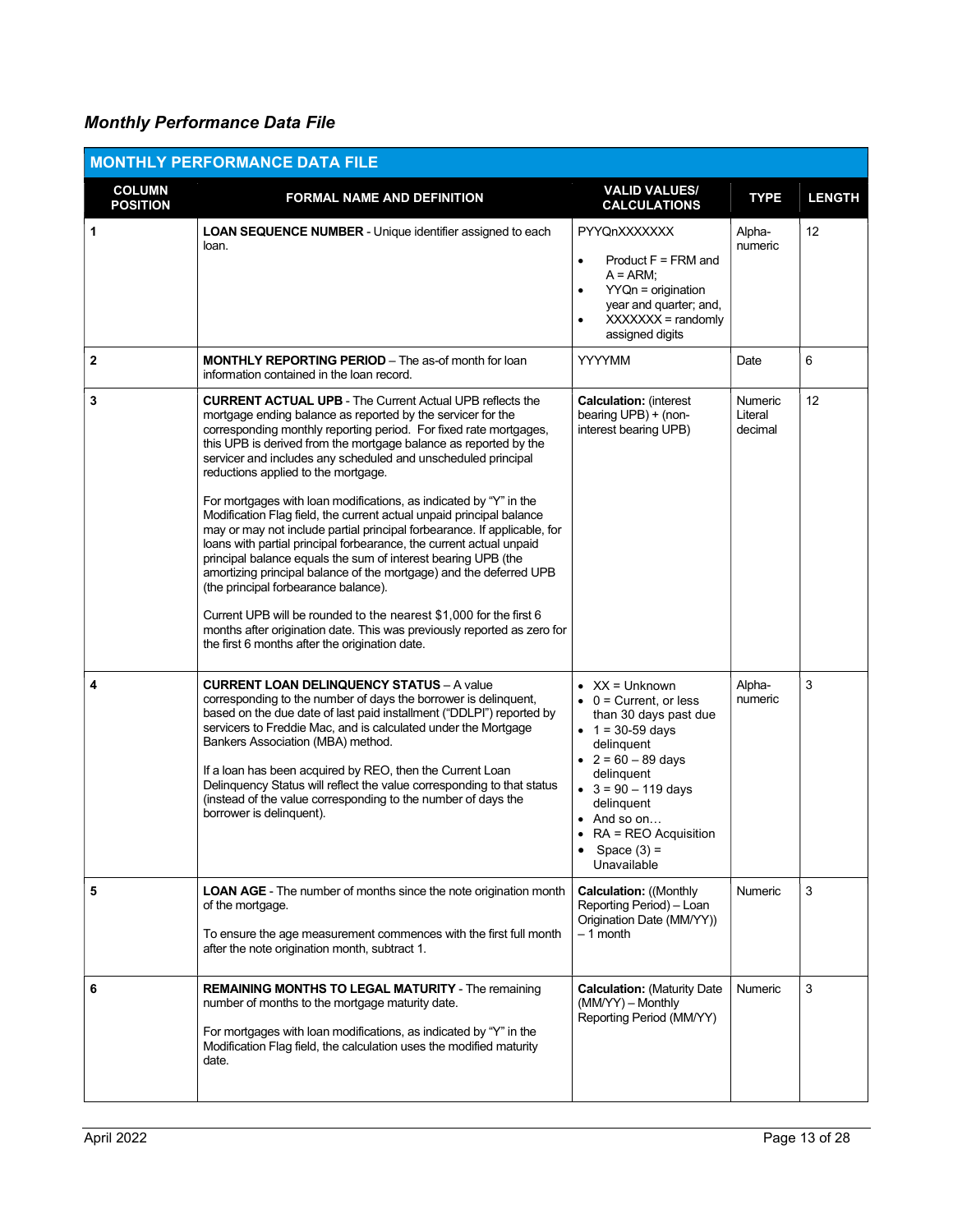| <b>MONTHLY PERFORMANCE DATA FILE</b> |                                                                                                                                                                                                                                                                                                                                                                                                                                                                                                                                                                                                                                                                                                                                                                                                                                                                                                                                                                                                                                                                                                                                                                                                                                                                                                                                                                                                                                   |                                                                                                                                                                                                                                                                                              |                                      |                 |  |
|--------------------------------------|-----------------------------------------------------------------------------------------------------------------------------------------------------------------------------------------------------------------------------------------------------------------------------------------------------------------------------------------------------------------------------------------------------------------------------------------------------------------------------------------------------------------------------------------------------------------------------------------------------------------------------------------------------------------------------------------------------------------------------------------------------------------------------------------------------------------------------------------------------------------------------------------------------------------------------------------------------------------------------------------------------------------------------------------------------------------------------------------------------------------------------------------------------------------------------------------------------------------------------------------------------------------------------------------------------------------------------------------------------------------------------------------------------------------------------------|----------------------------------------------------------------------------------------------------------------------------------------------------------------------------------------------------------------------------------------------------------------------------------------------|--------------------------------------|-----------------|--|
| <b>COLUMN</b><br><b>POSITION</b>     | <b>FORMAL NAME AND DEFINITION</b>                                                                                                                                                                                                                                                                                                                                                                                                                                                                                                                                                                                                                                                                                                                                                                                                                                                                                                                                                                                                                                                                                                                                                                                                                                                                                                                                                                                                 | <b>VALID VALUES/</b><br><b>CALCULATIONS</b>                                                                                                                                                                                                                                                  | <b>TYPE</b>                          | <b>LENGTH</b>   |  |
| $\overline{7}$                       | <b>DEFECT SETTLEMENT DATE:</b><br>For mortgages that experienced a credit event and for which<br>Freddie Mac has:<br>(I) previously determined the existence of an Unconfirmed<br>Underwriting defect, the date on which there is the occurrence of<br>any of the following: (x) such mortgage is repurchased by the<br>related seller or servicer, (y) in lieu of repurchase, an alternative<br>remedy (such as indemnification) is mutually agreed upon by both<br>Freddie Mac and the seller or servicer or (z) Freddie Mac in its<br>sole discretion elects to waive the enforcement of a remedy<br>against the seller or servicer in respect of such Unconfirmed<br>Underwriting Defect; or;<br>(II) previously determined the existence of an Unconfirmed<br>Servicing Defect and the existence of a Major Servicing Defect,<br>the date on which there is the occurrence of any of the following:<br>(x) the related servicer repurchased such mortgage or made<br>Freddie Mac whole resulting in a full recovery of losses incurred<br>("Make Whole") or (y) the party responsible for the<br>representations and warranties and/or servicing obligations or<br>liabilities with respect to the mortgage becomes subject to a<br>bankruptcy, an insolvency proceeding or a receivership. Loans<br>covered under any Origination Rep and Warranty Settlements<br>Servicing Settlements are also included in this category. | <b>YYYYMM</b>                                                                                                                                                                                                                                                                                | Date                                 | 6               |  |
| 8                                    | <b>MODIFICATION FLAG</b> - For mortgages with loan modifications,<br>indicates that the loan has been modified.                                                                                                                                                                                                                                                                                                                                                                                                                                                                                                                                                                                                                                                                                                                                                                                                                                                                                                                                                                                                                                                                                                                                                                                                                                                                                                                   | $Y =$ Current Period<br>$\bullet$<br>Modification<br>P = Prior Period<br>$\bullet$<br>Modification<br>Space $(1)$ = Not<br>$\bullet$<br>Modified                                                                                                                                             | Alpha                                | 1               |  |
| 9                                    | <b>ZERO BALANCE CODE</b> - A code indicating the reason the loan's<br>balance was reduced to zero.                                                                                                                                                                                                                                                                                                                                                                                                                                                                                                                                                                                                                                                                                                                                                                                                                                                                                                                                                                                                                                                                                                                                                                                                                                                                                                                                | $\bullet$ 01 = Prepaid or<br>Matured (Voluntary<br>Payoff)<br>$\bullet$ 02 = Third Party Sale<br>$\bullet$ 03 = Short Sale or<br>Charge Off<br>$\bullet$ 96 = Repurchase prior<br>to Property Disposition<br>$\bullet$ 09 = REO Disposition<br>$\bullet$ 15 = Note<br>sale/Reperforming sale | Numeric                              | $\overline{2}$  |  |
| 10                                   | <b>ZERO BALANCE EFFECTIVE DATE - The date on which the event</b><br>triggering the Zero Balance Code took place.                                                                                                                                                                                                                                                                                                                                                                                                                                                                                                                                                                                                                                                                                                                                                                                                                                                                                                                                                                                                                                                                                                                                                                                                                                                                                                                  | <b>YYYYMM</b><br>Space $(6)$ = Not Applicable                                                                                                                                                                                                                                                | Date                                 | 6               |  |
| 11                                   | <b>CURRENT INTEREST RATE - Reflects the current interest rate on</b><br>the mortgage note, taking into account any loan modifications.                                                                                                                                                                                                                                                                                                                                                                                                                                                                                                                                                                                                                                                                                                                                                                                                                                                                                                                                                                                                                                                                                                                                                                                                                                                                                            |                                                                                                                                                                                                                                                                                              | <b>Numeric</b><br>Literal<br>Decimal | 8               |  |
| 12                                   | <b>CURRENT DEFERRED UPB:</b> The current non-interest bearing<br>UPB of the modified mortgage.                                                                                                                                                                                                                                                                                                                                                                                                                                                                                                                                                                                                                                                                                                                                                                                                                                                                                                                                                                                                                                                                                                                                                                                                                                                                                                                                    | \$ Amount. Non-Interest<br>Bearing UPB.                                                                                                                                                                                                                                                      | <b>Numeric</b>                       | 12 <sup>2</sup> |  |
| 13                                   | DUE DATE OF LAST PAID INSTALLMENT (DDLPI): The due<br>date that the loan's scheduled principal and interest is paid<br>through, regardless of when the installment payment was actually<br>made.                                                                                                                                                                                                                                                                                                                                                                                                                                                                                                                                                                                                                                                                                                                                                                                                                                                                                                                                                                                                                                                                                                                                                                                                                                  | <b>YYYYMM</b>                                                                                                                                                                                                                                                                                | Date                                 | 6               |  |
| 14                                   | MI RECOVERIES - Mortgage Insurance Recoveries are proceeds<br>received by Freddie Mac in the event of credit losses. These                                                                                                                                                                                                                                                                                                                                                                                                                                                                                                                                                                                                                                                                                                                                                                                                                                                                                                                                                                                                                                                                                                                                                                                                                                                                                                        | \$ Amount. MI Recoveries.                                                                                                                                                                                                                                                                    | <b>Numeric</b><br>Literal<br>Decimal | 12 <sup>2</sup> |  |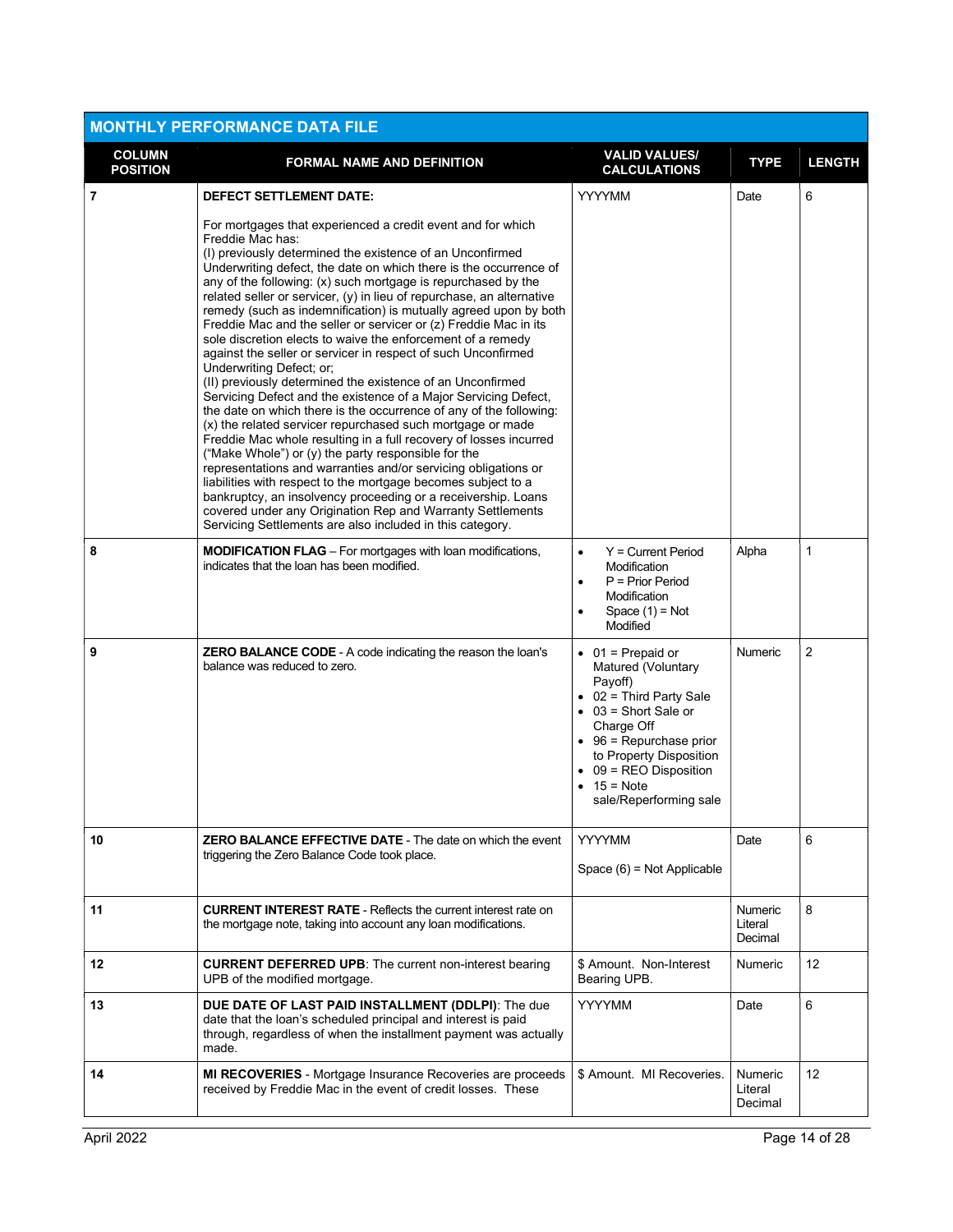|                                  | <b>MONTHLY PERFORMANCE DATA FILE</b>                                                                                                                                                                                                                                                                                                                                                                                                                                                                                                                                                                                     |                                                                                     |                                         |                 |
|----------------------------------|--------------------------------------------------------------------------------------------------------------------------------------------------------------------------------------------------------------------------------------------------------------------------------------------------------------------------------------------------------------------------------------------------------------------------------------------------------------------------------------------------------------------------------------------------------------------------------------------------------------------------|-------------------------------------------------------------------------------------|-----------------------------------------|-----------------|
| <b>COLUMN</b><br><b>POSITION</b> | <b>FORMAL NAME AND DEFINITION</b>                                                                                                                                                                                                                                                                                                                                                                                                                                                                                                                                                                                        | <b>VALID VALUES/</b><br><b>CALCULATIONS</b>                                         | <b>TYPE</b>                             | <b>LENGTH</b>   |
|                                  | proceeds are based on claims under a mortgage insurance<br>policy.                                                                                                                                                                                                                                                                                                                                                                                                                                                                                                                                                       |                                                                                     |                                         |                 |
| 15                               | <b>NET SALE PROCEEDS</b> - The amount remitted to Freddie Mac<br>resulting from a property disposition or loan sale (which in the<br>case of bulk sales, may be an allocated amount) once allowable<br>selling expenses have been deducted from the gross sales<br>proceeds.<br>A value of "U" indicates that the amount is unknown.                                                                                                                                                                                                                                                                                     | \$ Amount. Gross Sale<br>Proceeds - Allowable<br>Selling Expenses.<br>$U =$ Unknown | Alpha-<br>numeric<br>Literal<br>Decimal | 14              |
| 16                               | <b>NON MI RECOVERIES: Non-MI Recoveries are proceeds</b><br>received by Freddie Mac based on repurchase/make whole<br>proceeds, non-sale income such as refunds (tax or insurance),<br>hazard insurance proceeds, rental receipts, positive escrow<br>and/or other miscellaneous credits.                                                                                                                                                                                                                                                                                                                                | \$ Amount. Non MI<br>Recoveries.                                                    | <b>Numeric</b><br>Literal<br>Decimal    | 12 <sup>2</sup> |
| 17                               | <b>EXPENSES</b> - Expenses will include allowable expenses that<br>Freddie Mac bears in the process of acquiring, maintaining and/<br>or disposing a property (excluding selling expenses, which are<br>subtracted from gross sales proceeds to derive net sales<br>proceeds). This is an aggregation of Legal Costs, Maintenance<br>and Preservation Costs, Taxes and Insurance, and Miscellaneous<br>Expenses                                                                                                                                                                                                          | \$ Amount. Allowable<br>Expenses.                                                   | <b>Numeric</b><br>Literal<br>Decimal    | 12              |
| 18                               | LEGAL COSTS - The amount of legal costs associated with the<br>sale of a property (but not included in Net Sale Proceeds). Prior to<br>population of a Zero Balance Code equal to 03 or 09, this field will<br>be populated as "Not Applicable," Following population of a Zero<br>Balance Code equal to 03 or 09, this field will be updated (as<br>applicable) to reflect the cumulative total. Space (12) - Not<br>applicable                                                                                                                                                                                         | \$ Amount                                                                           | <b>Numeric</b><br>Literal<br>Decimal    | 12              |
| 19                               | <b>MAINTENANCE AND PRESERVATION COSTS-The amount of</b><br>maintenance, preservation, and repair costs, including but not<br>limited to property inspection, homeowner's association, utilities,<br>and REO management, that is associated with the sale of a<br>property (but not included in Net Sale Proceeds). Prior to<br>population of a Zero Balance Code equal to 03 or 09, this field will<br>be populated as "Not Applicable," Following population of a Zero<br>Balance Code equal to 03 or 09, this field will be updated (as<br>applicable) to reflect the cumulative total. Space (12) - Not<br>applicable | \$ Amount                                                                           | <b>Numeric</b><br>Literal<br>Decimal    | 12              |
| 20                               | <b>TAXES AND INSURANCE</b> – The amount of taxes and insurance<br>owed that are associated with the sale of a property (but not<br>included in Net Sale Proceeds). Prior to population of a Zero<br>Balance Code equal to 03 or 09, this field will be populated as<br>"Not Applicable,". Following population of a Zero Balance Code<br>equal to 03 or 09, this field will be updated (as applicable) to<br>reflect the cumulative total. Space (12) - Not applicable                                                                                                                                                   | \$ Amount                                                                           | Numeric<br>Literal<br>Decimal           | 12              |
| 21                               | <b>MISCELLANEOUS EXPENSES - Miscellaneous expenses</b><br>associated with the sale of a property (but not included in Net<br>Sale Proceeds). Prior to population of a Zero Balance Code equal<br>to 03 or 09, this field will be populated as "Not Applicable,".<br>Following population of a Zero Balance Code equal to 03 or 09,<br>this field will be updated (as applicable) to reflect the cumulative<br>total. Space (12) - Not applicable                                                                                                                                                                         | \$ Amount                                                                           | Numeric<br>Literal<br>Decimal           | 12              |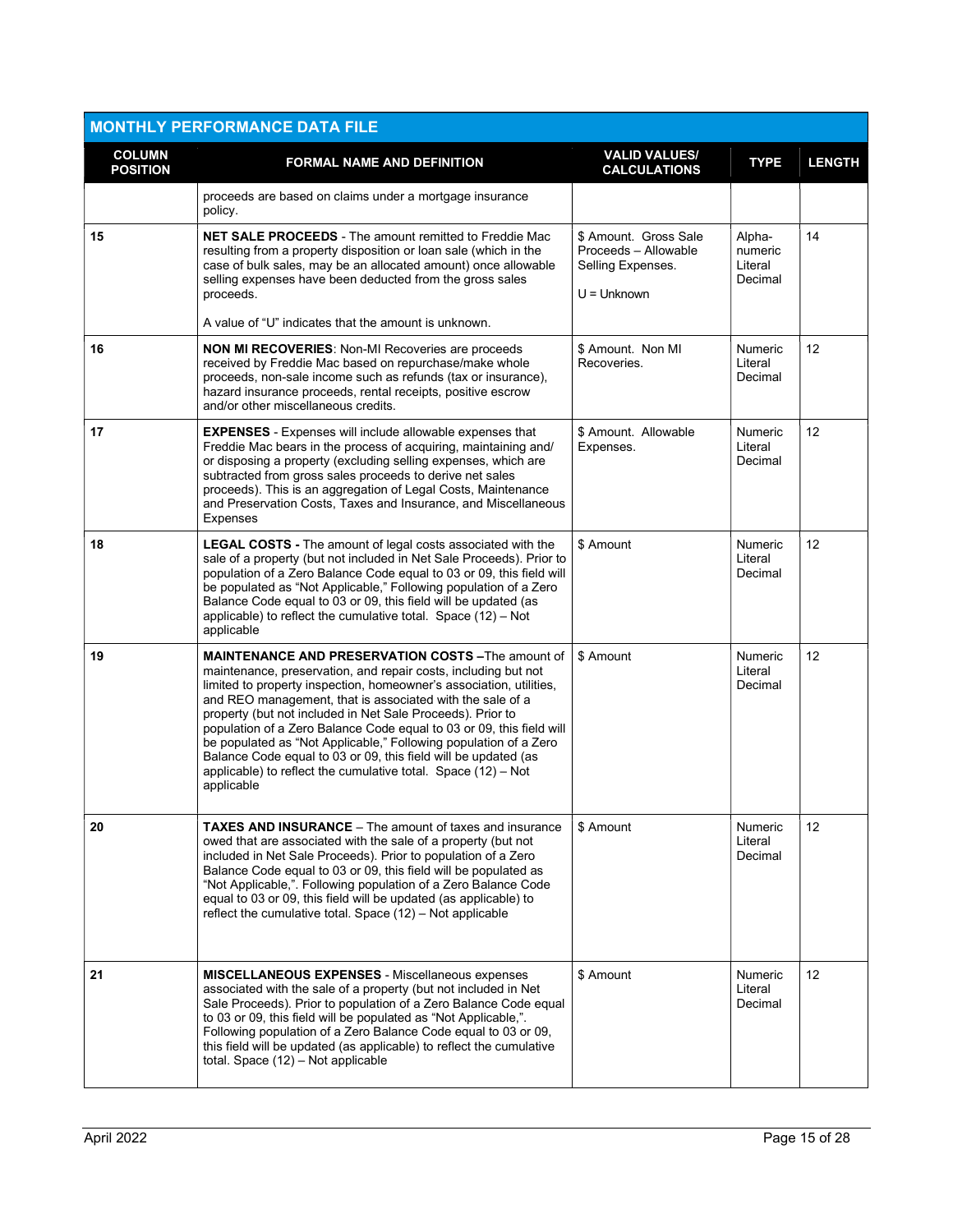| <b>MONTHLY PERFORMANCE DATA FILE</b> |                                                                                                                                                                                                                                                                                                                                                                                                                                                                                                                                                                                                                                                                                                                                                                                                                                                                                                                                                     |                                                                                                                                                              |                               |                 |  |  |  |  |  |  |
|--------------------------------------|-----------------------------------------------------------------------------------------------------------------------------------------------------------------------------------------------------------------------------------------------------------------------------------------------------------------------------------------------------------------------------------------------------------------------------------------------------------------------------------------------------------------------------------------------------------------------------------------------------------------------------------------------------------------------------------------------------------------------------------------------------------------------------------------------------------------------------------------------------------------------------------------------------------------------------------------------------|--------------------------------------------------------------------------------------------------------------------------------------------------------------|-------------------------------|-----------------|--|--|--|--|--|--|
| <b>COLUMN</b><br><b>POSITION</b>     | <b>FORMAL NAME AND DEFINITION</b>                                                                                                                                                                                                                                                                                                                                                                                                                                                                                                                                                                                                                                                                                                                                                                                                                                                                                                                   | <b>VALID VALUES/</b><br><b>CALCULATIONS</b>                                                                                                                  | <b>TYPE</b>                   | <b>LENGTH</b>   |  |  |  |  |  |  |
| 22                                   | <b>ACTUAL LOSS CALCULATION</b>                                                                                                                                                                                                                                                                                                                                                                                                                                                                                                                                                                                                                                                                                                                                                                                                                                                                                                                      | \$ Amount                                                                                                                                                    | Numeric<br>Literal            | 12              |  |  |  |  |  |  |
|                                      | Actual Loss is calculated using the below approach:                                                                                                                                                                                                                                                                                                                                                                                                                                                                                                                                                                                                                                                                                                                                                                                                                                                                                                 |                                                                                                                                                              | Decimal                       |                 |  |  |  |  |  |  |
|                                      | Actual Loss = (Default UPB – Net Sale Proceeds) + Delinguent<br>Accrued Interest - Expenses - MI Recoveries - Non MI<br>Recoveries.                                                                                                                                                                                                                                                                                                                                                                                                                                                                                                                                                                                                                                                                                                                                                                                                                 |                                                                                                                                                              |                               |                 |  |  |  |  |  |  |
|                                      | Delinquent Accrued Interest = (Default Upb – Non Interest<br>bearing UPB) * Min(Current Interest rate $-0.35$ , Current Interest<br>Rate - Servicing Fee) * ( Months between Last Principal &<br>Interest paid to date and zero balance date ) * 30/360/100.                                                                                                                                                                                                                                                                                                                                                                                                                                                                                                                                                                                                                                                                                        |                                                                                                                                                              |                               |                 |  |  |  |  |  |  |
|                                      | Please note that the following business rules are applied to this<br>calculation:<br>For all loans, 35 bps is used as a proxy for servicing fee,<br>a.<br>servicing fee will be used if higher than 35 bps.<br>The Actual Loss Calculation will be set to zero for loans with<br>b.<br>Repurchase Flag ='Y'<br>The Actual Loss Calculation will be set to zero for loans with<br>C.<br>Net Sales Proceeds = 'U" (Net Sales Proceeds are missing),<br>or expenses are not available.<br>The Actual Loss Calculation will be set to missing for loans<br>d.<br>disposed within three months prior to the performance cutoff<br>date.<br>Modification Costs are currently not included in the<br>e.<br>calculation of the Actual Loss Calculation field.                                                                                                                                                                                               |                                                                                                                                                              |                               |                 |  |  |  |  |  |  |
| 23                                   | <b>MODIFICATION COST –</b> The cumulative modification cost amount<br>calculated when Freddie Mac determines such mortgage loan has<br>experienced a rate modification event or a UPB forbearance This<br>amount will be calculated on a monthly basis beginning with the<br>first reporting period a modification event is reported and disclosed<br>in the last performance record.<br>For example: calculate monthly modification cost as<br>(min(Origination ANY, (Original Interest Rate - 0.35))/1200 *<br>Current Actual UPB) - ( min( Current ANY, (Current Interest Rate-<br>0.35))/1200 * (Interest bearing upb)) , and aggregate each month<br>since modification through the Performance Cutoff Date into a<br>cumulative amount.<br>For loans that go through a payment deferral program, cumulative<br>modification cost includes interest foregone on the UPB deferred<br>by the payment deferral until the last performance record. | \$ Amount                                                                                                                                                    | Numeric<br>Literal<br>Decimal | 12 <sup>2</sup> |  |  |  |  |  |  |
| 24                                   | STEP MODIFICATION FLAG - A Y/N flag will be disclosed for<br>every modified loan, to denote if the terms of modification<br>agreement call for note rate to increase over time.                                                                                                                                                                                                                                                                                                                                                                                                                                                                                                                                                                                                                                                                                                                                                                     | $Y =$ Current Period<br>$\bullet$<br>Step Mod<br>$N =$ Current Period<br>$\bullet$<br>Non-Step Mod<br>Space $(1)$ = Not a<br>$\bullet$<br>Current Period Mod | Alpha                         | $\mathbf{1}$    |  |  |  |  |  |  |
| 25                                   | <b>DEFERRED PAYMENT PLAN</b> - A flag will be disclosed to<br>indicate a Deferred Payment Plan for the loan.                                                                                                                                                                                                                                                                                                                                                                                                                                                                                                                                                                                                                                                                                                                                                                                                                                        | $Y =$ Current Period<br>$\bullet$<br>Deferred Plan<br>$P = Prior Period$<br>$\bullet$<br>Deferred Plan<br>Space $(1)$ = No<br>$\bullet$<br>Deferred Plan     | Alpha                         | 1               |  |  |  |  |  |  |
| 26                                   | <b>ESTIMATED LOAN TO VALUE (ELTV) - A ratio indicating</b><br>current LTV based on the estimated current value of the property                                                                                                                                                                                                                                                                                                                                                                                                                                                                                                                                                                                                                                                                                                                                                                                                                      | $1 - 998$<br>$\bullet$<br>999 = Unknown<br>$\bullet$                                                                                                         | <b>Numeric</b><br>Literal     | 4               |  |  |  |  |  |  |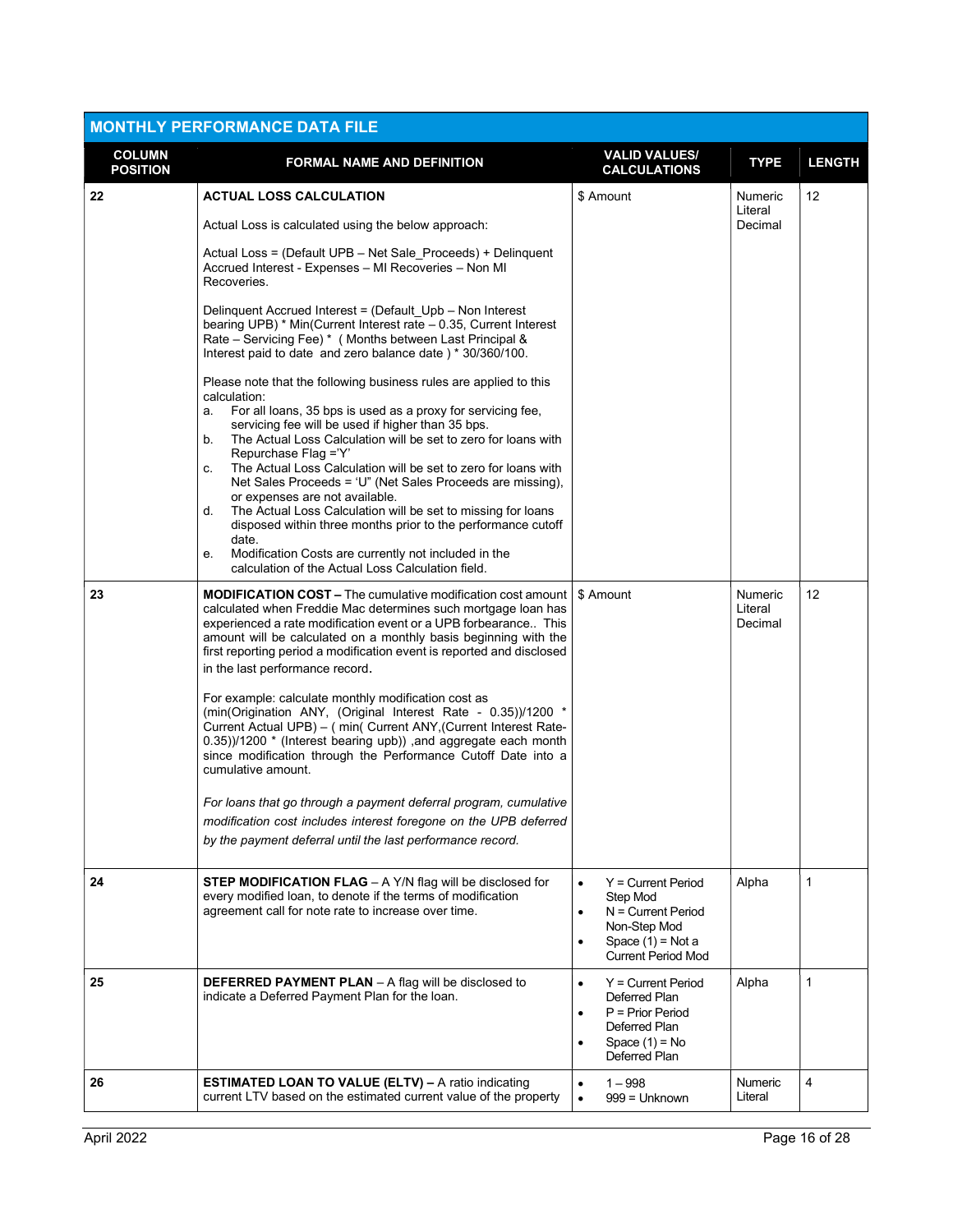|                                  | <b>MONTHLY PERFORMANCE DATA FILE</b>                                                                                                                                                                                                                                                                                                                                                                                                                                                                                                                                                                                                                                                                                                                                                                                                                                                                                                                                                                                                                                  |                                                            |                                      |               |
|----------------------------------|-----------------------------------------------------------------------------------------------------------------------------------------------------------------------------------------------------------------------------------------------------------------------------------------------------------------------------------------------------------------------------------------------------------------------------------------------------------------------------------------------------------------------------------------------------------------------------------------------------------------------------------------------------------------------------------------------------------------------------------------------------------------------------------------------------------------------------------------------------------------------------------------------------------------------------------------------------------------------------------------------------------------------------------------------------------------------|------------------------------------------------------------|--------------------------------------|---------------|
| <b>COLUMN</b><br><b>POSITION</b> | <b>FORMAL NAME AND DEFINITION</b>                                                                                                                                                                                                                                                                                                                                                                                                                                                                                                                                                                                                                                                                                                                                                                                                                                                                                                                                                                                                                                     | <b>VALID VALUES/</b><br><b>CALCULATIONS</b>                | <b>TYPE</b>                          | <b>LENGTH</b> |
|                                  | obtained through Freddie Mac's Automated Valuation Model<br>(AVM). For more information on our proprietary AVM please visit<br>http://www.freddiemac.com/hye/hye.html.                                                                                                                                                                                                                                                                                                                                                                                                                                                                                                                                                                                                                                                                                                                                                                                                                                                                                                | Blank = Data Not<br>$\bullet$<br>Available                 |                                      |               |
|                                  | Note: Only populated for April 2017 and following periods.                                                                                                                                                                                                                                                                                                                                                                                                                                                                                                                                                                                                                                                                                                                                                                                                                                                                                                                                                                                                            |                                                            |                                      |               |
| 27                               | <b>ZERO BALANCE REMOVAL UPB - The amount of total UPB</b><br>remaining on the loan immediately prior to the application of the<br>Zero Balance Code                                                                                                                                                                                                                                                                                                                                                                                                                                                                                                                                                                                                                                                                                                                                                                                                                                                                                                                   | \$ Amount                                                  | <b>Numeric</b><br>Literal<br>Decimal | 12            |
| 28                               | <b>DELINQUENT ACCRUED INTEREST</b> – The amount of<br>delinguent interest owed by the borrower at the time of default.<br>This field will only be populated for Zero Balance Codes 02, 03,<br>09, & 15.                                                                                                                                                                                                                                                                                                                                                                                                                                                                                                                                                                                                                                                                                                                                                                                                                                                               | \$ Amount                                                  | Numeric<br>Literal<br>Decimal        | 12            |
| 29                               | <b>DELINQUENCY DUE TO DISASTER</b> - A flag indicating that the<br>Servicer has reported disaster-related hardship as defined by the<br>Freddie Mac Seller/Servicer Guide.<br>Note: Only populated for January 2014 and following periods.                                                                                                                                                                                                                                                                                                                                                                                                                                                                                                                                                                                                                                                                                                                                                                                                                            | $Y =$ Delinguency Due to<br><b>Disaster</b>                | Alpha                                | 1             |
|                                  |                                                                                                                                                                                                                                                                                                                                                                                                                                                                                                                                                                                                                                                                                                                                                                                                                                                                                                                                                                                                                                                                       |                                                            |                                      |               |
| 30                               | <b>BORROWER ASSISTANCE STATUS CODE - Regardless of</b><br>delinquency status, the type of assistance plan that the borrower<br>is enrolled in that provides temporary mortgage payment relief or<br>an opportunity to cure a mortgage delinquency over a defined<br>period.<br>Note: Only populated for January 2014 and following periods.                                                                                                                                                                                                                                                                                                                                                                                                                                                                                                                                                                                                                                                                                                                           | $F =$ Forbearance<br>$R = Repayment$<br>$T =$ Trial Period | Alpha                                | $\mathbf{1}$  |
| 31                               | <b>CURRENT MONTH MODIFICATION COST:</b> The current month<br>modification cost amount calculated when Freddie Mac<br>determines such mortgage loan has experienced a rate<br>modification event or a UPB forbearance. This amount will be<br>calculated on a monthly basis beginning with the first reporting<br>period a modification event is reported and disclosed until the last<br>performance record.<br>For example: calculate monthly modification cost as<br>min(Origination ANY, (Original Interest Rate - 0.35))/1200 *<br>Current Actual UPB) – ( min( Current ANY,(Current Interest Rate-<br>0.35))/1200 * (Interest bearing upb)). For a loan that is acquired by<br>Freddie Mac Homesteps and subsequently disposed as REO,<br>Current Month Modification Cost represents the monthly<br>modification cost aggregated during the period between REO<br>acquisition and REO disposition. For loans that go through a<br>payment deferral program, modification cost is calculated as<br>interest foregone on the UPB deferred by the payment deferral. | \$ Amount                                                  | Numeric<br>Literal<br>Decimal        | 12            |
| 32                               | <b>INTEREST BEARING UPB:</b> The current interest bearing UPB of<br>the modified mortgage.                                                                                                                                                                                                                                                                                                                                                                                                                                                                                                                                                                                                                                                                                                                                                                                                                                                                                                                                                                            | \$ Amount                                                  | Numeric<br>Literal<br>Decimal        | 12            |

# Interpreting the Data

The Single-Family Loan-Level Dataset is split in calendar quarters, beginning with the first quarter of 1999 and ending with the quarter as of the Origination Cutoff Date. For each calendar quarter, there is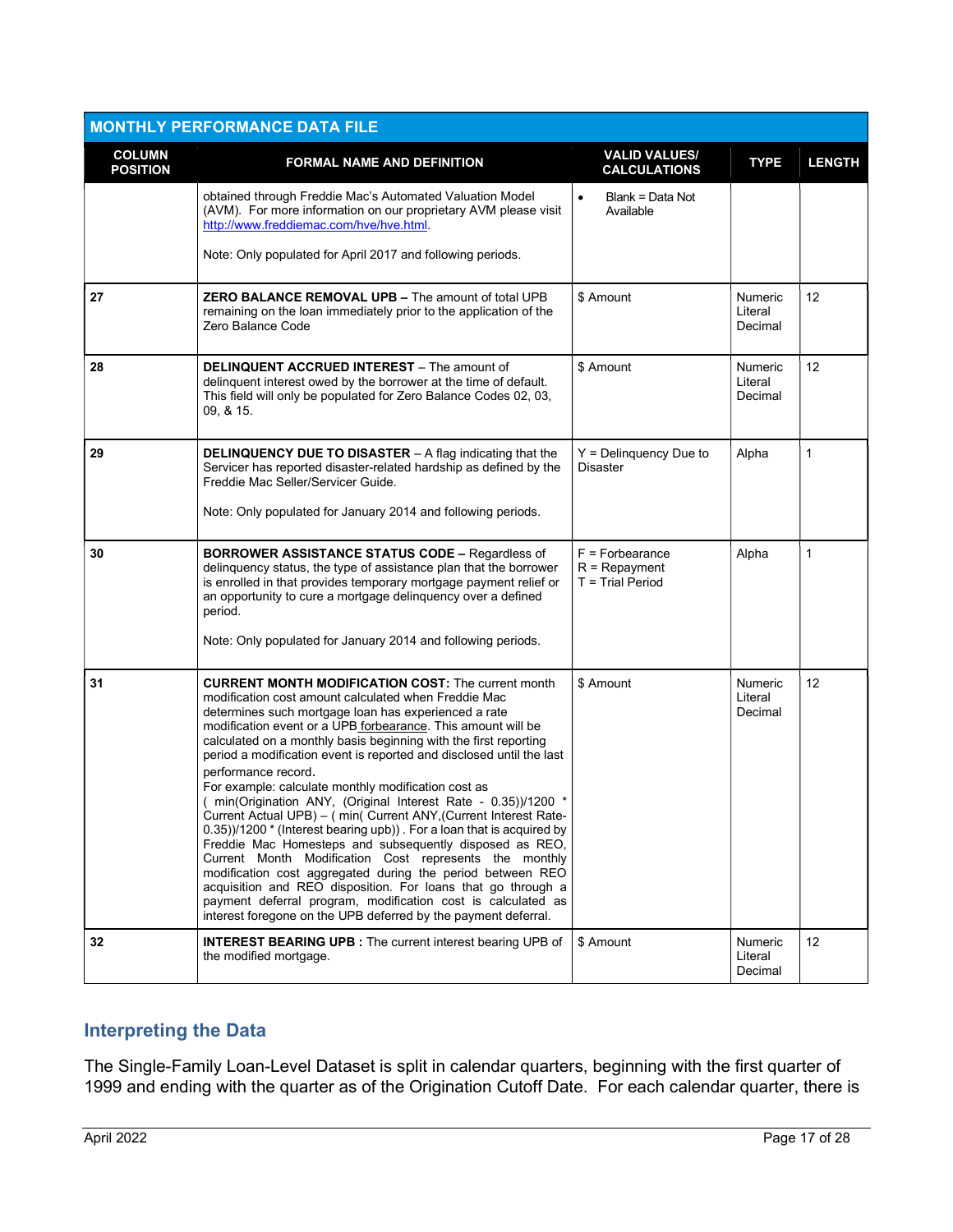- One Origination Data file containing loan-level origination information for all the loans originated during the quarter.
- One Performance Data file for all of the respective loans originated during the quarter.
	- $\circ$  All performance periods associated to a loan will be contained within the same Performance Data file.
	- o Example: a loan originated in January 1999 which has not been assigned a Zero Balance Code as of January 2019 will have its 201901 period found in the 1999Q1 Performance Data file.

The monthly performance data file contains monthly loan-level credit performance and actual loss data for each loan, starting from the time of loan acquisition by Freddie Mac until the earlier of a termination event or the Performance Cutoff Date, which is the last period of performance data available for any loan in the Dataset.

Termination events are described in more detail in the section below entitled "Zero Balance Codes". Note that the monthly performance data file does not contain monthly performance information for the timeframe between loan origination and loan acquisition by Freddie Mac.

Each loan in the origination data file is assigned a unique Loan Sequence Number. The monthly Performance Data file corresponding to the Origination Data file may contain multiple records with the same Loan Sequence Number, identifying the monthly performance periods associated to a given loan. Note that Loan Sequence Numbers in the Dataset do not correspond to Loan Sequence Numbers found in existing Freddie Mac participation certificate (PC) disclosures.

#### Zero Balance Codes

Loans may become inactive in the Dataset for a variety of reasons, including voluntary payoffs or credit events, known as "termination events". Loans that become inactive in the Dataset due to a termination event on or before the Performance Cutoff Date will not be updated for activity in subsequent periods. Loans that were repurchased from Freddie Mac after a termination event are the exception to this practice, as discussed in the section below entitled "Repurchases". The reason for loan inactivity will be indicated by the value in the Zero Balance Code field, which is set during the Monthly Reporting Period corresponding to the Zero Balance Effective Date.

If applicable, the Zero Balance Code may be set at most once for a given loan in the Dataset. The earliest occurring termination event for a loan is used to set its Zero Balance Code If more than one termination event occurs in the same reporting period for a given loan (e.g., a loan is repurchased and REO disposed), the higher-ranking termination event is reported in the Dataset. The table below describes each of the termination events reported in the Dataset, the associated Zero Balance Code, and the applicable priority (6 being the lowest and 1 being the highest).

| <b>Reason for Loan Termination</b>       | Zero Balance<br>Code | <b>Priority</b> |
|------------------------------------------|----------------------|-----------------|
| NPL/RPL Loan Sale                        | 15                   |                 |
| <b>REO Disposition</b>                   | 09                   |                 |
| Repurchase prior to Property Disposition | 06                   |                 |
| Short Sale or Charge Off                 | 03                   |                 |
| <b>Third Party Sale</b>                  | 02                   | 5               |
| Prepaid or Matured (Voluntary Payoff)    |                      |                 |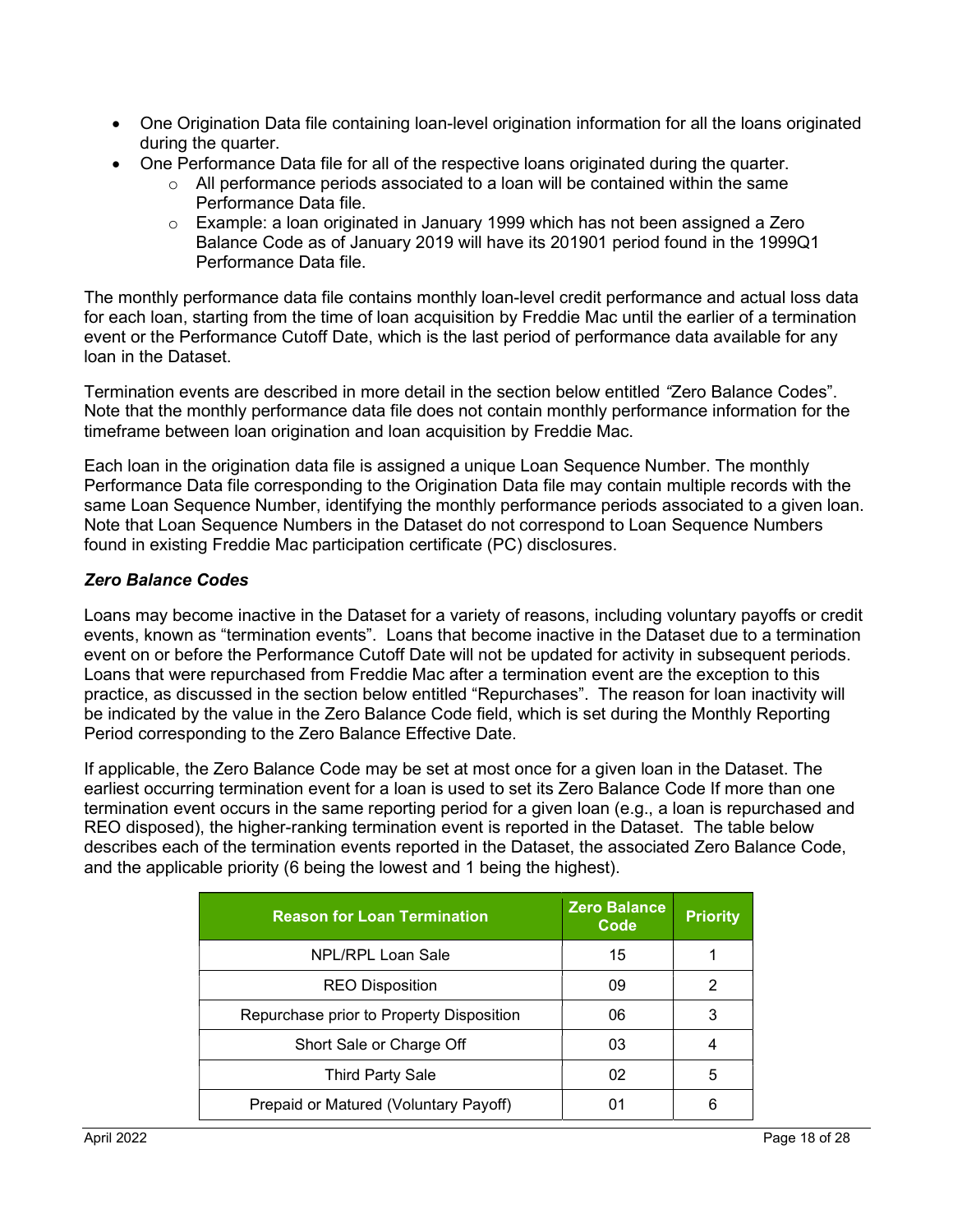# Monthly Reporting Period

For a given loan, each monthly reporting period in the monthly performance data file combines data elements from multiple reporting cycles and systems at Freddie Mac. As such, perceived data anomalies may be a result of timing mismatches between default/delinquency reporting cycles and investor reporting cycles. Examples of some commonly occurring anomalies in the data are included throughout this section. In all cases, the best information available at the time the Dataset is generated, subject to operational constraints, is used.

Other reasons why the data may be imperfect include, but are not limited to

- Seller/Servicer reporting errors: Freddie Mac relies on Seller/Servicer-reported data
- Data quality controls and systems have evolved and improved over time
- Administrative errors
- Loan delivery requirements (e.g., Form 11/13) have been updated to allow more granular reporting over time

The Monthly Reporting Period disclosed in the monthly performance data file includes the current month's accounting cycle activity for performing loans and the previous calendar month's default reporting activity for non-performing loans. It also includes termination events that occurred during the period, as indicated by the Zero Balance Effective Date, or modifications that became effective during the period, as indicated by the Modification Flag.

For accounting cycles April 2019 and prior, Freddie Mac's accounting cycle begins on the 16th of each month and ends on the 15th of the following month, for scheduled Principal and Interest (P&I) payments due on the first of the month. If the 15th falls on a weekend or holiday the accounting cycle ends on the previous business day. For accounting cycles May 2019 and following, the accounting cycle begins on the  $1<sup>st</sup>$  of each month and ends on the last day of each month. The last day of the accounting cycle is the Accounting Cutoff. Unscheduled principal curtailments and prepayments received by the Accounting Cutoff date are also included in the Monthly Reporting Period. The month in which the Accounting Cutoff occurs will correspond to the Monthly Reporting Period in the Single-Family Loan-Level Dataset.

Freddie Mac's default reporting cycle is based on loan activity between the first day of the month and the last day of the month and is reported in the Single-Family Loan-Level Dataset on a one-month lagged basis. Inclusion of mortgage loans in any of the Current Loan Delinquency Status categories is based on the due date of last paid installment ("DDLPI") as reported by servicers to Freddie Mac<sup>7</sup>, and is calculated under the Mortgage Bankers Association (MBA) method.<sup>8</sup>

Consider a current loan with a payment due on August 1: If the Servicer does not receive a payment by August 31, the loan would become one month (30 days) delinquent as reflected in the Servicer's

 $\rm ^7$  Freddie Mac is not responsible for the DDLPI reported by servicers, makes no representations and warranties regarding such reported DDLPI, and may not have independently verified such reported DDLPI.

<sup>&</sup>lt;sup>8</sup> In this calculation, a loan increases its delinquency status if a monthly payment is not received by the end of the day immediately preceding the loan's next due date.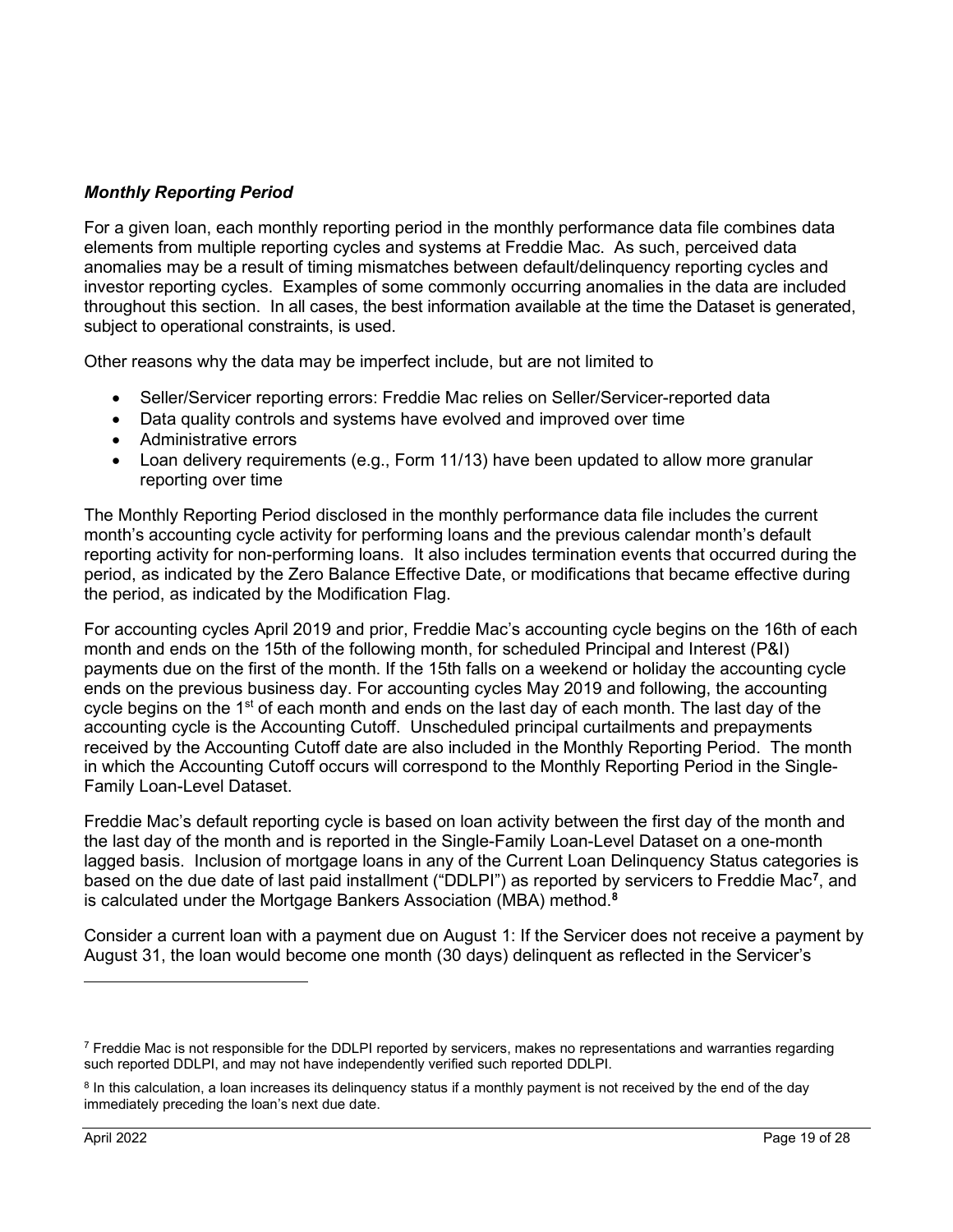September reporting transmission to Freddie Mac. The loan would be reflected as 30 days' delinquent (delinquency status of "1") in the September Monthly Reporting Period in the Dataset.

As a result of combining data from multiple reporting cycles and systems within the monthly performance data, the payment date corresponding to delinquency status and the payment date corresponding to scheduled P&I payments are different, for the same Monthly Reporting Period in the Dataset. Diagram 1 illustrates the process of aligning accounting cycle, default reporting, and termination event information for cycles prior to April 2019. In this example the default reporting cycle ending 9/30 would be aligned with the servicing cycle ending on 9/15 in the Single-Family Loan-Level Dataset:



#### Diagram 1: September Monthly Reporting Period

For all servicing cycles May 2019 and later, the default reporting period, forbearance reporting period and accounting period are from the first of the month through the end of the month. The reporting and accounting periods will be aligned without any difference. This is shown in diagram 2:



Diagram 2: May Monthly Reporting Period

Example 1 follows a loan in the Monthly Performance Data File as it transitions from current to delinquent status' and ends in a termination event. The loan is first reported as delinquent to Freddie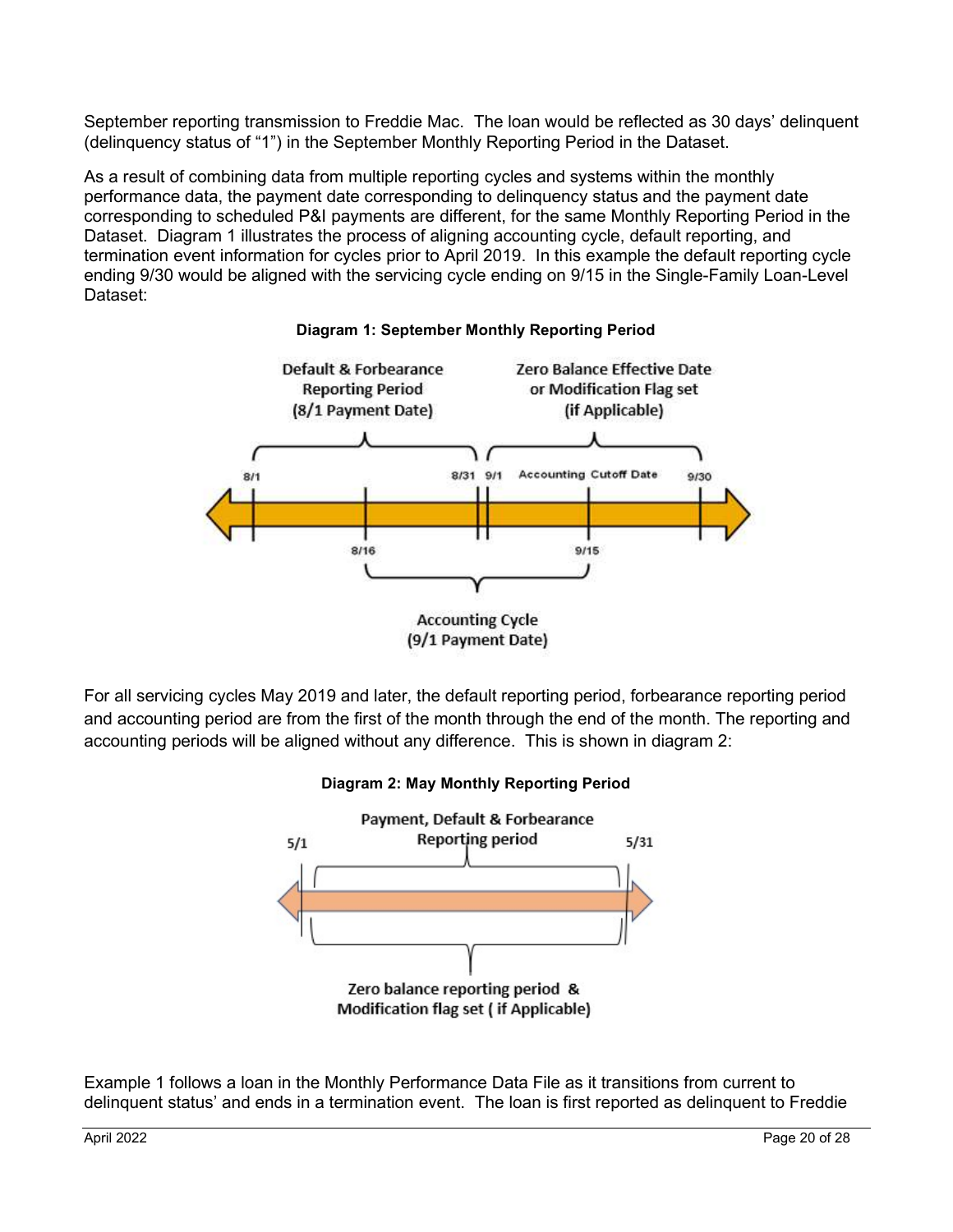Mac in June 2010 ("201006"), which means that the loan first became 30 days delinquent in May 2010 ("201005"). The loan is disposed through a Foreclosure Alternative Sale and is terminated in the Dataset.

| Pwd                                | <b>Loan Sequence</b><br><b>Number</b> | <b>Monthly</b><br><b>Reporting</b><br><b>Period</b> | <b>Current</b><br><b>Actual UPB</b> | <b>Current Loan</b><br><b>Delinquency</b><br><b>Status</b> | Loan<br>Age | <b>Months</b><br><b>Remaining</b><br>to Legal<br><b>Maturity</b> | <b>Repurchase</b><br><b>Flag</b> | <b>Modification</b><br><b>Flag</b> | <b>Zero</b><br><b>Balance</b><br>Code | <b>Zero</b><br><b>Balance</b><br><b>Effective</b><br><b>Date</b> | <b>Current</b><br><b>Interest</b><br>Rate |
|------------------------------------|---------------------------------------|-----------------------------------------------------|-------------------------------------|------------------------------------------------------------|-------------|------------------------------------------------------------------|----------------------------------|------------------------------------|---------------------------------------|------------------------------------------------------------------|-------------------------------------------|
|                                    | F08Q40000563                          | 201004                                              | 79930.72                            | $\mathbf 0$                                                | 16          | 344                                                              |                                  |                                    |                                       |                                                                  | 6.125                                     |
|                                    | F08Q40000563                          | 201005                                              | 79844.71                            |                                                            | 17          | 343                                                              |                                  |                                    |                                       |                                                                  | 6.125                                     |
| Data<br><b>Monthly Performance</b> | F08Q40000563                          | 201006                                              | 79844.71                            | 2                                                          | 18          | 341                                                              |                                  |                                    |                                       |                                                                  | 6.125                                     |
|                                    | F08Q40000563                          | 201007                                              | 79844.71                            | 3                                                          | 19          | 340                                                              |                                  |                                    |                                       |                                                                  | 6.125                                     |
|                                    | F08Q40000563                          | 201008                                              | 79844.71                            | 4                                                          | 20          | 339                                                              |                                  |                                    |                                       |                                                                  | 6.125                                     |
|                                    | F08Q40000563                          | 201009                                              | 79844.71                            | 5                                                          | 21          | 338                                                              |                                  |                                    |                                       |                                                                  | 6.125                                     |
|                                    | F08Q40000563                          | 201010                                              | 79844.71                            | 6                                                          | 22          | 337                                                              |                                  |                                    |                                       |                                                                  | 6.125                                     |
|                                    | F08Q40000563                          | 201011                                              | 79844.71                            | $\overline{7}$                                             | 23          | 336                                                              |                                  |                                    |                                       |                                                                  | 6.125                                     |
|                                    | F08Q40000563                          | 201012                                              | $\mathbf 0$                         | 8                                                          | 24          | 335                                                              | N                                |                                    | 03                                    | 201012                                                           | 6.125                                     |

# Example 1: Normal Delinquent Status Progression

Example 2 follows a loan in the Dataset that does not complete the "normal" progression of delinquency status. This scenario could be due to delays in reporting delinquency status by the Servicer, bounced checks from the borrower, or mismatches in reporting cycles.

#### Example 2: Irregular Delinquent Status Progression

| Formal<br>Name             | <b>Loan Sequence</b><br><b>Number</b> | <b>Monthly</b><br><b>Reporting</b><br><b>Period</b> | <b>Current</b><br><b>Actual UPB</b> | <b>Current Loan</b><br><b>Delinquency</b><br><b>Status</b> | Loan<br>Age | <b>Months</b><br><b>Remaining</b><br>to Legal<br><b>Maturity</b> | <b>Repurchase</b><br><b>Flag</b> | <b>Modification</b><br><b>Flag</b> | <b>Zero</b><br><b>Balance</b><br>Code | <b>Zero</b><br><b>Balance</b><br><b>Effective</b><br><b>Date</b> | <b>Current</b><br><b>Interest</b><br>Rate |
|----------------------------|---------------------------------------|-----------------------------------------------------|-------------------------------------|------------------------------------------------------------|-------------|------------------------------------------------------------------|----------------------------------|------------------------------------|---------------------------------------|------------------------------------------------------------------|-------------------------------------------|
|                            | F00Q10000077                          | 200411                                              | 121801.43                           | $\overline{2}$                                             | 56          | 304                                                              |                                  |                                    |                                       |                                                                  | 7.875                                     |
| Data                       | F00Q10000077                          | 200412                                              | 121672.66                           | $\overline{2}$                                             | 57          | 303                                                              |                                  |                                    |                                       |                                                                  | 7.875                                     |
|                            | F00Q10000077                          | 200501                                              | 121412.59                           | $\overline{2}$                                             | 58          | 302                                                              |                                  |                                    |                                       |                                                                  | 7.875                                     |
| <b>Monthly Performance</b> | F00Q10000077                          | 200502                                              | 121801.43                           |                                                            | 59          | 301                                                              |                                  |                                    |                                       |                                                                  | 7.875                                     |
|                            | F00Q10000077                          | 200503                                              | 121672.66                           | 5                                                          | 60          | 300                                                              |                                  |                                    |                                       |                                                                  | 7.875                                     |
|                            | F00Q10000077                          | 200504                                              | 120960.14                           |                                                            | 61          | 299                                                              |                                  |                                    |                                       |                                                                  | 7.875                                     |
|                            | F00Q10000077                          | 200505                                              | 120825.85                           |                                                            | 62          | 298                                                              |                                  |                                    |                                       |                                                                  | 7.875                                     |
|                            | F00Q10000077                          | 200506                                              | 120690.68                           |                                                            | 63          | 297                                                              |                                  |                                    |                                       |                                                                  | 7.875                                     |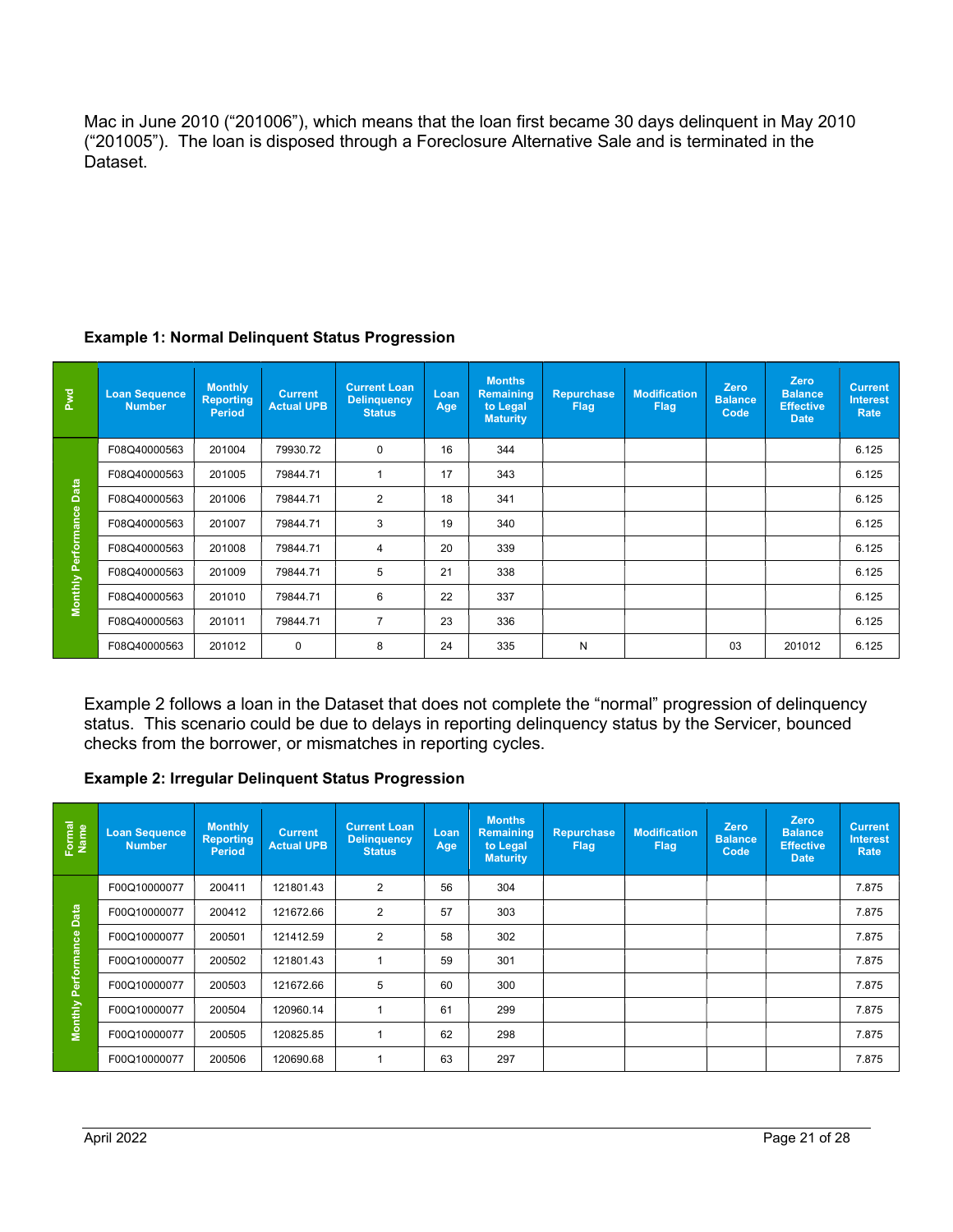Reporting gaps in the data, which could result from a Seller/Servicer failing to report loan information for a given month, or timing mismatches in the initial reporting of the loan to Freddie Mac, are possible. In Example 3, the servicing record does not include information from May 2000 ("200005"). This gap could be due to delays in loan settlement validation and reconciliation, or if the Servicer submitted settlement information late. Also, because this loan was aged less than six months from origination, the Current Actual Unpaid Principal Balance (UPB) field is empty (see Data Masking section below).

| Formal<br>Name                 | Loan Sequence<br><b>Number</b> | <b>Monthly</b><br><b>Reporting</b><br><b>Period</b> | <b>Current</b><br><b>Actual UPB</b> | <b>Current Loan</b><br><b>Delinguency</b><br><b>Status</b> | Loan<br>Age    | <b>Months</b><br>Remaining<br>to Legal<br><b>Maturity</b> | <b>Repurchase</b><br><b>Flag</b> | <b>Modification</b><br><b>Flag</b> | <b>Zero</b><br><b>Balance</b><br>Code | Zero<br><b>Balance</b><br><b>Effective</b><br><b>Date</b> | <b>Current</b><br><b>Interest</b><br>Rate |
|--------------------------------|--------------------------------|-----------------------------------------------------|-------------------------------------|------------------------------------------------------------|----------------|-----------------------------------------------------------|----------------------------------|------------------------------------|---------------------------------------|-----------------------------------------------------------|-------------------------------------------|
|                                | F00Q10000269                   | 200004                                              | 136000.00                           | 0                                                          | $\Omega$       | 360                                                       |                                  |                                    |                                       |                                                           | 8.875                                     |
| Monthly<br>Performance<br>Data | F00Q10000269                   | 200006                                              | 136000.00                           | $\Omega$                                                   | $\overline{2}$ | 358                                                       |                                  |                                    |                                       |                                                           | 8.875                                     |
|                                | F00Q10000269                   | 200007                                              | 135000.00                           | $\Omega$                                                   | 3              | 357                                                       |                                  |                                    |                                       |                                                           | 8.875                                     |
|                                | F00Q10000269                   | 200008                                              | 135000.00                           | 0                                                          | 4              | 356                                                       |                                  |                                    |                                       |                                                           | 8.875                                     |

#### Example 3: Servicing Gaps

#### Repurchases

The Single-Family Loan-Level Dataset identifies those loans that have been repurchased from Freddie Mac in the monthly performance data files. Specifically, mortgages which were repurchased prior to or after a termination event but before the Performance Cutoff Date, are identified in the Dataset. A loan flagged as "repurchased" may also include loans where Freddie Mac was compensated for losses incurred, or "made whole", as well as loans where a "repurchase equivalent", such as recourse or indemnification, was negotiated with a seller. Loans with a closed Underwriting defect or major Servicing defect are flagged as repurchases in the dataset.

For loans that were repurchased prior to other termination events, the final monthly performance record of a given loan will contain "96" in the Zero Balance Code field and the date on which the repurchase occurred in the Zero Balance Effective Date field. In some cases, the final monthly performance record of a given loan will contain "01" in the Zero Balance Code field and the date on which the repurchase occurred in the Zero Balance Effective Date field. The Defect Settlement Date field will contain the month and year when the loan was repurchased, which will match the Zero Balance Effective Date. In Example 4, the loan was repurchased from Freddie Mac in April 2009.

#### Example 4: Repurchase prior to a termination event

| Formal<br>Name | Loan Sequence<br><b>Number</b> | <b>Monthly</b><br><b>Reporting</b><br><b>Period</b> | <b>Current</b><br><b>Actual UPB</b> | <b>Current Loan</b><br><b>Delinguency</b><br><b>Status</b> | Loan<br>Age | <b>Months</b><br><b>Remaining</b><br>to Legal<br><b>Maturity</b> | <b>Defect</b><br><b>Settlement</b><br><b>Date</b> | <b>Modification</b><br><b>Flag</b> | Zero<br><b>Balance</b><br>Code | Zero<br><b>Balance</b><br><b>Effective</b><br><b>Date</b> | <b>Current</b><br><b>Interest</b><br>Rate |
|----------------|--------------------------------|-----------------------------------------------------|-------------------------------------|------------------------------------------------------------|-------------|------------------------------------------------------------------|---------------------------------------------------|------------------------------------|--------------------------------|-----------------------------------------------------------|-------------------------------------------|
|                | F06Q10160562                   | 200901                                              | 330860.06                           | 0                                                          | 34          | 326                                                              |                                                   |                                    |                                |                                                           | 6.75                                      |
|                | F06Q10160562                   | 200902                                              | 330148.1                            | 0                                                          | 35          | 325                                                              |                                                   |                                    |                                |                                                           | 6.75                                      |
|                | F06Q10160562                   | 200903                                              | 329789.11                           | 0                                                          | 36          | 324                                                              |                                                   |                                    |                                |                                                           | 6.75                                      |
|                | F06Q10160562                   | 200904                                              | 0                                   | 0                                                          | 37          | 323                                                              | 200904                                            |                                    | 96                             | 200904                                                    | 6.75                                      |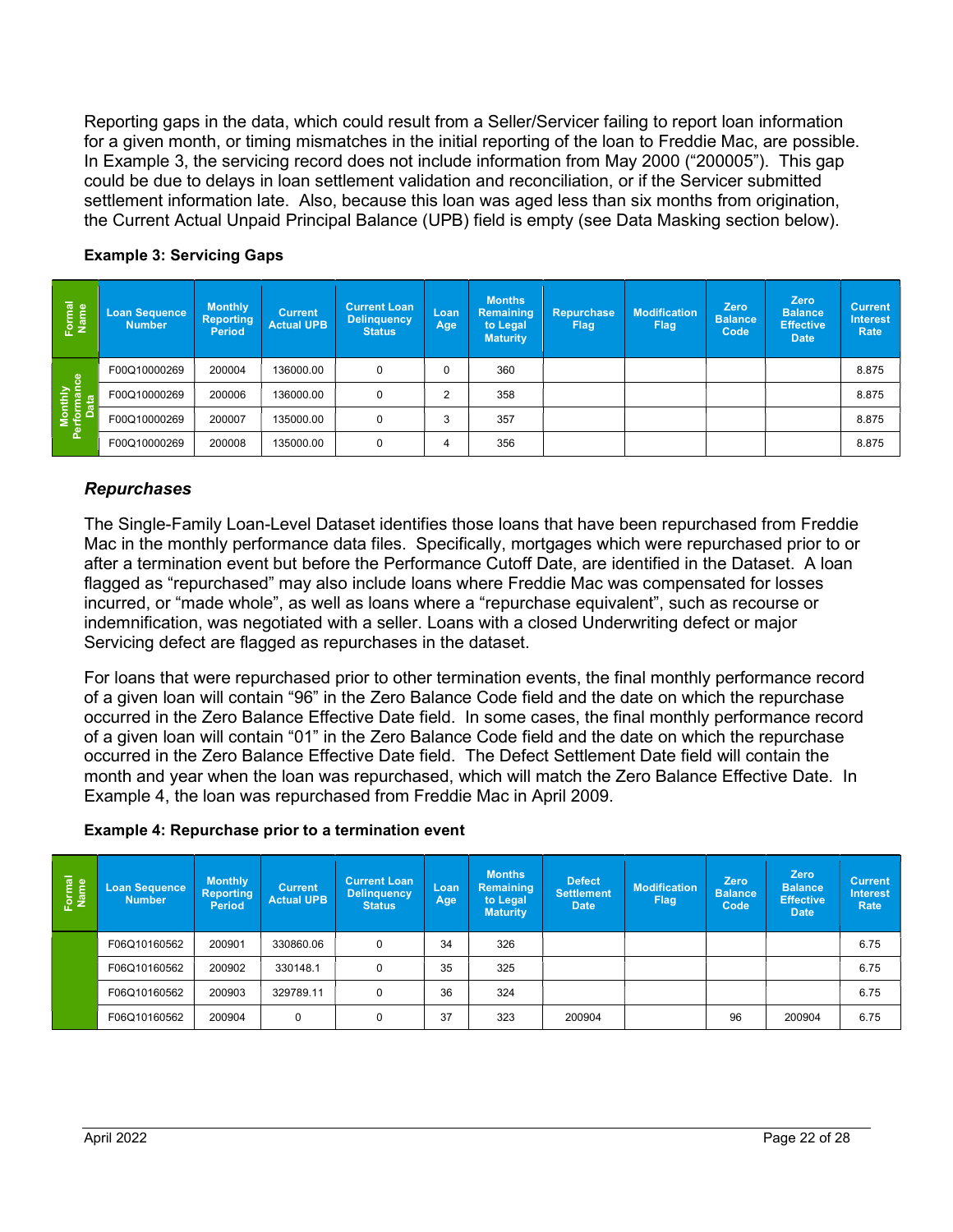For loans that were repurchased after a termination event other than a prepayment, but prior to the Performance Cutoff Date, the final monthly performance record of a given loan will contain the Zero Balance Code (allowable values are 03 and 09) and the Zero Balance Effective Date, as well as a populated date value in the Defect Settlement Date field. In Example 5, the loan was disposed through a Foreclosure Alternative Sale in March 2008 and was later repurchased from Freddie Mac in October 2009.

| Formal<br>Name      | Loan Sequence<br><b>Number</b> | <b>Monthly</b><br><b>Reporting</b><br>Period | <b>Current</b><br><b>Actual UPB</b> | <b>Current Loan</b><br><b>Delinquency</b><br><b>Status</b> | Loan<br>Age | <b>Months</b><br><b>Remaining to</b><br><b>Legal Maturity</b> | <b>Defect</b><br><b>Settlement</b><br><b>Date</b> | <b>Modificatio</b><br>n Flag | Zero<br><b>Balance</b><br>Code | <b>Zero Balance</b><br><b>Effective Date</b> | <b>Current</b><br><b>Interest</b><br>Rate |
|---------------------|--------------------------------|----------------------------------------------|-------------------------------------|------------------------------------------------------------|-------------|---------------------------------------------------------------|---------------------------------------------------|------------------------------|--------------------------------|----------------------------------------------|-------------------------------------------|
|                     | F07Q20174169                   | 200801                                       | 415686.94                           | 3                                                          |             | 353                                                           |                                                   |                              |                                |                                              | 7.250                                     |
| Performance<br>Data | F07Q20174169                   | 200802                                       | 415686.94                           | 4                                                          | 8           | 352                                                           |                                                   |                              |                                |                                              | 7.250                                     |
|                     | F07Q20174169                   | 200803                                       | 0                                   | 5                                                          | 9           | 351                                                           | 200910                                            |                              | 03                             | 200803                                       | 7.250                                     |

#### Example 5: Repurchase after a termination event

#### Modifications

The origination data file will not reflect the modified loan terms of a given modified loan. In the monthly performance data file, all or a subset of the following fields may be updated in the monthly reporting period during which the modification was settled:

- Current Actual UPB
- Current Loan Delinguency Status
- Remaining Months to Legal Maturity
- Current Interest Rate
- Current Deferred UPB

The Modification Flag will be set to "Y" in the period during which the modification is settled, and "P" in subsequent periods, except if another modification is settled. Due to the various loan modification programs available to borrowers (Standard<sup>9</sup>, HAMP<sup>10</sup>, etc.), a loan could have been modified more than once. In these cases, the modification flag will be set to "Y" in more than one monthly reporting period, and some or all of the fields above could be updated each time a modification becomes settled. Approved modifications, but not yet closed as of the Performance Cutoff Date, are not included in the Dataset.

Typically, the most recent accounting cycle data<sup>11</sup> will be updated to reflect the modified terms during the monthly reporting period the modification becomes legally effective. In Example 6, the loan modification has settled in September 2002, and the Current Interest Rate, Remaining Months to Legal

<sup>9</sup> For more information about Freddie Mac's Standard Modifications, please visit the following website: http://www.freddiemac.com/learn/pdfs/service/std\_strm\_mod.pdf

 $10$  For more information about the Home Affordable Modification Program, please visit the following website: http://www.freddiemac.com/singlefamily/service/mha\_modifi cation.html

<sup>&</sup>lt;sup>11</sup> For more information on accounting cycles, refer to the Monthly Reporting Period section on Page 17.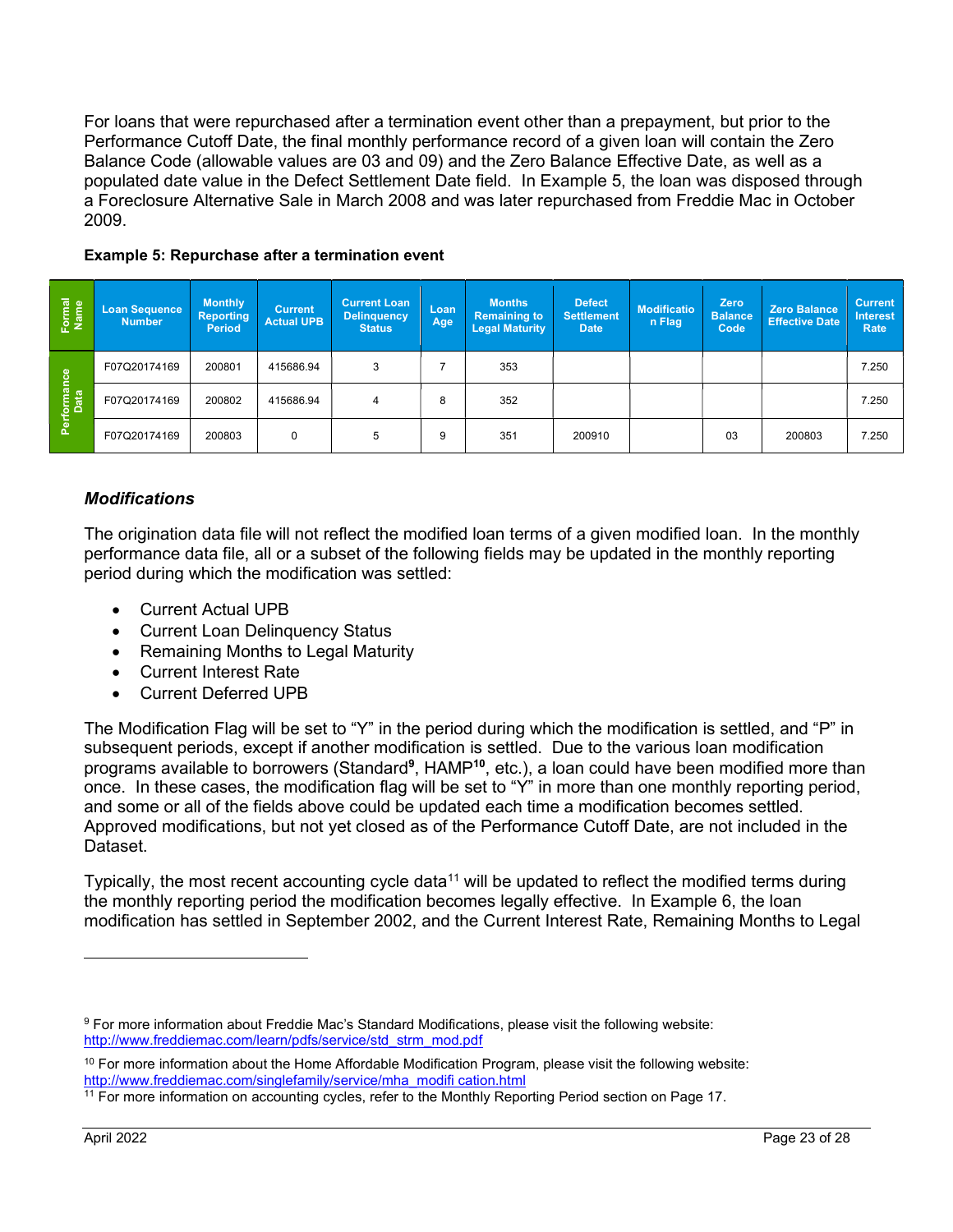Maturity, Current Delinquency Status and Current Actual UPB are updated in the prior monthly reporting period.

#### Example 6: Modification Reporting

| Formal<br>Name | Loan Sequence<br><b>Number</b> | <b>Monthly</b><br><b>Reporting</b><br>Period | <b>Current</b><br><b>Actual UPB</b> | <b>Current Loan</b><br><b>Delinquency</b><br><b>Status</b> | Loan<br>Age | <b>Months</b><br><b>Remaining</b><br>to Legal<br><b>Maturity</b> | <b>Repurchase</b><br><b>Flag</b> | <b>Modification</b><br><b>Flag</b> | Zero<br><b>Balance</b><br>Code | <b>Zero</b><br><b>Balance</b><br><b>Effective</b><br><b>Date</b> | <b>Current</b><br><b>Interest</b><br>Rate |
|----------------|--------------------------------|----------------------------------------------|-------------------------------------|------------------------------------------------------------|-------------|------------------------------------------------------------------|----------------------------------|------------------------------------|--------------------------------|------------------------------------------------------------------|-------------------------------------------|
|                | F01Q10258239                   | 200205                                       | 233835.84                           | 2                                                          | 14          | 346                                                              |                                  |                                    |                                |                                                                  | 6.75                                      |
| Data           | F01Q10258239                   | 200206                                       | 233403.91                           | 3                                                          | 15          | 345                                                              |                                  |                                    |                                |                                                                  | 6.75                                      |
|                | F01Q10258239                   | 200207                                       | 233403.91                           | 4                                                          | 16          | 344                                                              |                                  |                                    |                                |                                                                  | 6.75                                      |
|                | F01Q10258239                   | 200208                                       | 241971.47                           | $\Omega$                                                   | 17          | 343                                                              |                                  |                                    |                                |                                                                  | 6.625                                     |
| Performance    | F01Q10258239                   | 200209                                       | 241757.98                           | $\mathbf 0$                                                | 18          | 359                                                              |                                  | $\checkmark$                       |                                |                                                                  | 6.625                                     |
|                | F01Q10258239                   | 200210                                       | 241757.98                           | $\mathbf 0$                                                | 19          | 358                                                              |                                  | P                                  |                                |                                                                  | 6.625                                     |

# Actual Loss

The origination data file does not disclose any actual loss data components. The six (6) actual loss components will be disclosed as part of the final monthly performance record at property disposition:

- i. Net Sale Proceeds
- ii. Expenses
- iii. MI Recoveries
- iv. Non-MI Recoveries
- v. Zero Balance Removal UPB
- vi. Delinquent Accrued Interest

In addition to providing total expenses, the components of expenses including Legal Costs, Maintenance and Preservation Costs, Taxes and Insurance, Other Miscellaneous Costs are also provided. All of these 4 components add up to the total expenses.

If a loan has trailing expenses or recoveries after the initial disclosure, the final property disposition record will be updated in a subsequent data refresh to reflect the respective expense or recovery amount. Proceeds received from bulk or lump sum repurchase settlements will not be available loan level.

Actual Loss = (Zero Balance Removal UPB + Delinquent Accrued Interest) – Net Sale Proceeds – MI Recoveries – Non-MI Recoveries – Expenses

Modification Costs are currently not included in calculation of The Actual Loss Calculation field, it is disclosed separately.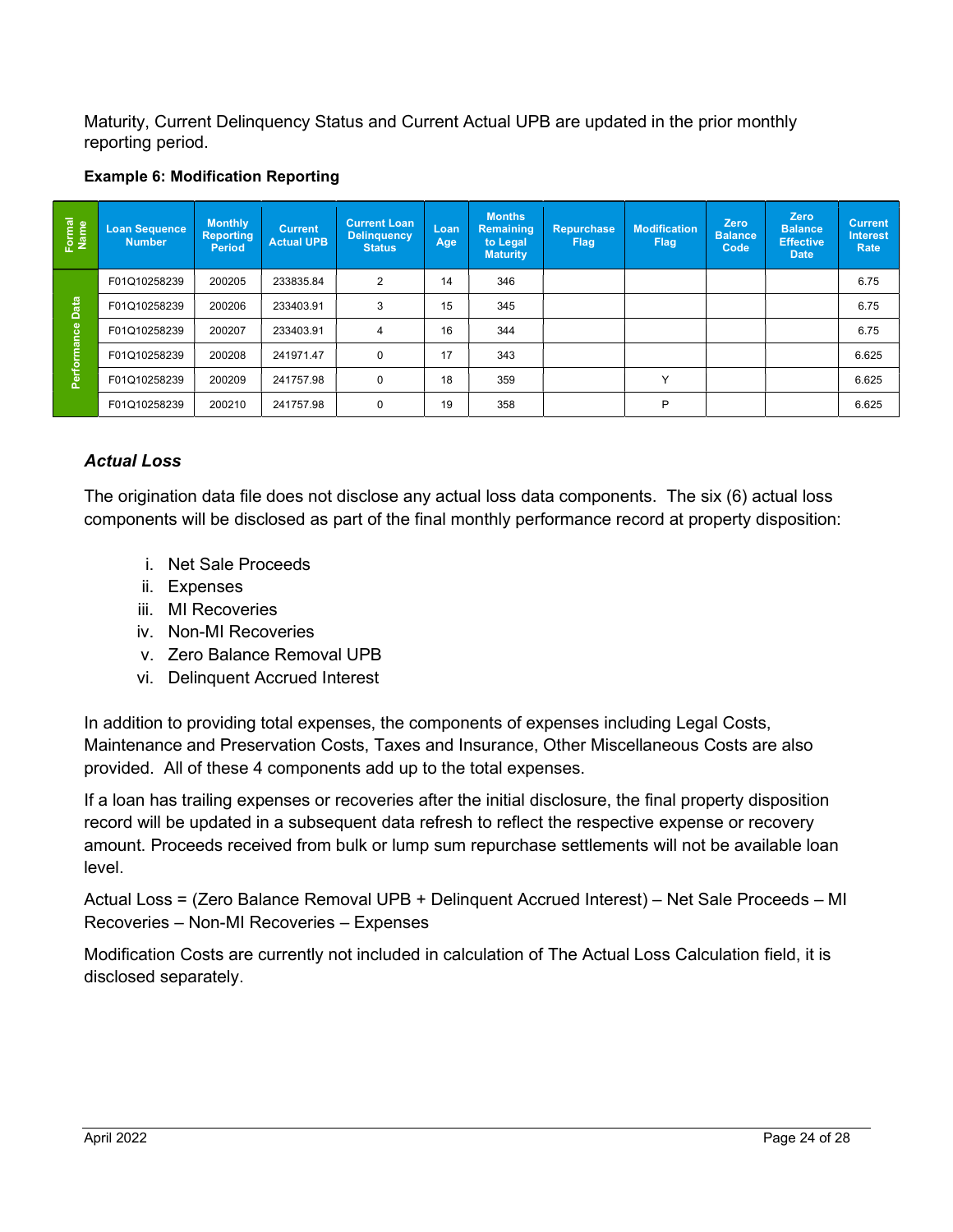# Example 8: Calculating Actual loss for an REO loan.

Note: Calculations used are for example purposes only. Different assumptions and calculations may be used. Calculations will be transaction specific and prescribed in the transaction's offering documents.

| Formal<br>Name      | <b>Loan Sequence</b><br><b>Number</b> | <b>Monthly</b><br><b>Reporting</b><br>Period | <b>Current</b><br><b>Actual</b><br><b>UPB</b> | <b>Current Loan</b><br><b>Delinquency</b><br><b>Status</b> | Zero<br><b>Balance</b><br>Code | Zero<br><b>Balance</b><br><b>Effective</b><br><b>Date</b> | <b>MI</b><br><b>Recoveries</b> | <b>Net Sale</b><br><b>Proceeds</b> | Non-MI<br><b>Recoveries</b> | <b>Expenses</b> | <b>Zero Balance</b><br><b>Removal UPB</b> | <b>Delinquent</b><br><b>Accrued</b><br>interest | <b>Actual Loss</b><br><b>Calculation</b> |
|---------------------|---------------------------------------|----------------------------------------------|-----------------------------------------------|------------------------------------------------------------|--------------------------------|-----------------------------------------------------------|--------------------------------|------------------------------------|-----------------------------|-----------------|-------------------------------------------|-------------------------------------------------|------------------------------------------|
|                     | F03Q10000054                          | 201512                                       | 96721.02                                      | 68                                                         |                                |                                                           |                                |                                    |                             |                 |                                           |                                                 |                                          |
|                     | F03Q10000054                          | 201601                                       | 96721.02                                      | 69                                                         |                                |                                                           |                                |                                    |                             |                 |                                           |                                                 |                                          |
|                     | F03Q10000054                          | 201602                                       | 96721.02                                      | <b>RA</b>                                                  |                                |                                                           |                                |                                    |                             |                 |                                           |                                                 |                                          |
|                     | F03Q10000054                          | 201603                                       | 96721.02                                      | <b>RA</b>                                                  |                                |                                                           |                                |                                    |                             |                 |                                           |                                                 |                                          |
| Performance<br>Data | F03Q10000054                          | 201604                                       | 96721.02                                      | <b>RA</b>                                                  |                                |                                                           |                                |                                    |                             |                 |                                           |                                                 |                                          |
|                     | F03Q10000054                          | 201605                                       | 96721.02                                      | <b>RA</b>                                                  |                                |                                                           |                                |                                    |                             |                 |                                           |                                                 |                                          |
|                     | F03Q10000054                          | 201606                                       | 96721.02                                      | <b>RA</b>                                                  |                                |                                                           |                                |                                    |                             |                 |                                           |                                                 |                                          |
|                     | F03Q10000054                          | 201607                                       | 96721.02                                      | <b>RA</b>                                                  |                                |                                                           |                                |                                    |                             |                 |                                           |                                                 |                                          |
|                     | F03Q10000054                          | 201608                                       | 96721.02                                      | <b>RA</b>                                                  |                                |                                                           |                                |                                    |                             |                 |                                           |                                                 |                                          |
|                     | F03Q10000054                          | 201609                                       | 0                                             | <b>RA</b>                                                  | 09                             | 201609                                                    | 27843.41                       | 37348.78                           | $\mathbf 0$                 | $-15139.83$     | 96721.02                                  | 32272.58                                        | 78941.24                                 |

Actual Loss = (96,721.02 + 32,272.58) – 37,348.78 – 27,843.41 – 0 – (-15,139.83) = 78,941.24

# Example 9: Calculating Actual Loss for a Foreclosure Alternative

Note: Calculations used are for example purposes only. Calculation and treatment will be transaction specific and prescribed in the transaction's offering documents.

| Formal<br>Name      | <b>Loan Sequence</b><br><b>Number</b> | <b>Monthly</b><br><b>Reporting</b><br>Period | <b>Current</b><br><b>Actual UPB</b> | <b>Current Loan</b><br><b>Delinquency</b><br><b>Status</b> | Zero<br><b>Balance</b><br>Code | <b>Zero Balance</b><br><b>Effective</b><br><b>Date</b> | <b>MI</b><br><b>Recoveries</b> | <b>Net Sale</b><br><b>Proceeds</b> | Non-MI<br><b>Recoveries</b> | <b>Expenses</b> | <b>Zero Balance</b><br><b>Removal UPB</b> | <b>Delinquent</b><br><b>Accrued</b><br>interest | <b>Actual Loss</b><br><b>Calculation</b> |
|---------------------|---------------------------------------|----------------------------------------------|-------------------------------------|------------------------------------------------------------|--------------------------------|--------------------------------------------------------|--------------------------------|------------------------------------|-----------------------------|-----------------|-------------------------------------------|-------------------------------------------------|------------------------------------------|
|                     | F03Q10040164                          | 201211                                       | 125811.69                           | 20                                                         |                                |                                                        |                                |                                    |                             |                 |                                           |                                                 |                                          |
|                     | F03Q10040164                          | 201212                                       | 125811.69                           | 21                                                         |                                |                                                        |                                |                                    |                             |                 |                                           |                                                 |                                          |
| Performance<br>Data | F03Q10040164                          | 201301                                       | 125811.69                           | 22                                                         |                                |                                                        |                                |                                    |                             |                 |                                           |                                                 |                                          |
|                     | F03Q10040164                          | 201302                                       | $\mathbf 0$                         | 23                                                         | 03                             | 201302                                                 | $\Omega$                       | 99575.03                           | 1733.83                     | $-21753.4$      | 125811.69                                 | 13021.51                                        | 59277.74                                 |

Actual Loss = (125,811.51 + 13,021.51) – 99,575.03 – 0 – 1,733.83 – (-21753.40) = 59,277.74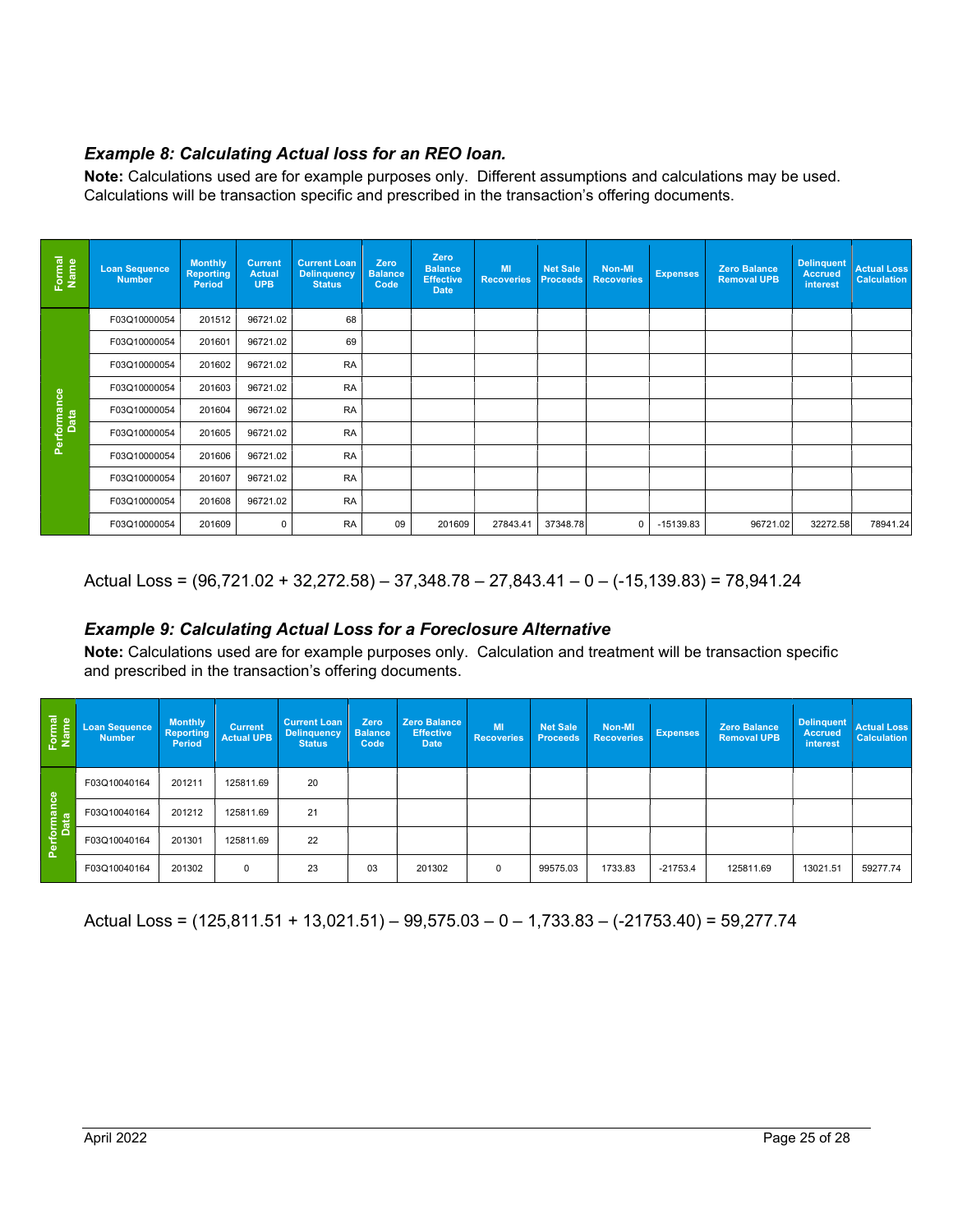# Interpreting Relief Refinance & HARP Data

The HARP dataset and Non-HARP dataset are now combined into the Standard dataset. To identify Relief Refinance loans, use Relief Refinance Indicator = Y. HARP loans are the subset of loans where Relief Refinance Indicator = Y and which have an Original Loan-to-Value above 80%. Data elements on Relief Refinance loans have the same definitions as the elements in the full Single-Family Loan Level Dataset.

The Pre-Relief Refinance Loan Sequence Number associated with a loan having Relief Refinance Indicator = Y will appear as either a payoff or repurchase elsewhere in the Single-Family Loan Level Dataset. The Pre-Relief Refinance Loan Sequence Number may appear in either the Standard dataset or the Non-Standard dataset.

#### End of Performance data for Pre-Relief Refinance loans

| Formal<br>Name      | Loan<br><b>Sequence</b><br><b>Number</b> | <b>Monthly</b><br><b>Reporting</b><br><b>Period</b> | <b>Current</b><br><b>Actual</b><br>UPB | <b>Current Loan</b><br><b>Delinquency</b><br><b>Status</b> | Loan<br>Age | Remaining<br><b>Months to</b><br><b>Maturity</b> | Zero<br><b>Balance</b><br>Code | <b>Zero Balance</b><br><b>Effective</b><br><b>Date</b> | <b>Current</b><br><b>Interest</b><br>Rate |
|---------------------|------------------------------------------|-----------------------------------------------------|----------------------------------------|------------------------------------------------------------|-------------|--------------------------------------------------|--------------------------------|--------------------------------------------------------|-------------------------------------------|
|                     | F07Q10161660                             | 200902                                              | 135175.05                              | 0                                                          | 23          | 337                                              |                                |                                                        | 6.25                                      |
| Performance<br>Data | F07Q10161660                             | 200903                                              |                                        |                                                            | 24          | 336                                              | 01                             | 200903                                                 | 6.25                                      |
|                     | F08Q10034151                             | 200903                                              | 164231.95                              | 0                                                          | 13          | 347                                              |                                |                                                        | 6.125                                     |
|                     | F08Q10034151                             | 200904                                              |                                        | 0                                                          | 14          | 346                                              | 01                             | 200904                                                 | 6.125                                     |

The last performance record for each of these Pre-Relief Refinance loans indicate voluntary payoffs Zero Balance Code (see table above).

#### Origination data for Relief Refinance loans

| Φ<br>-orm<br>Nam       | Loan<br><b>Sequence</b><br><b>Number</b> | <b>Relief</b><br><b>Refinance</b><br><b>Indicator</b> | <b>Pre-Relief</b><br><b>Refinance Loan</b><br><b>Sequence Number</b> |  |  |
|------------------------|------------------------------------------|-------------------------------------------------------|----------------------------------------------------------------------|--|--|
| nation                 | F09Q10487149                             |                                                       | F07Q10161660                                                         |  |  |
| ۆ <del>ت</del> ۈ<br>ئە | F09Q10486500                             |                                                       | F08Q10034151                                                         |  |  |

As Relief Refinance loans are originated and delivered to Freddie Mac, sellers indicate to us the link between the Relief Refinance loan and the Pre-Relief Refinance loan.

#### Performance data for both Pre-Relief Refinance loans and Relief Refinance loans

| Formal<br>Name      | Loan<br><b>Sequence</b><br><b>Number</b> | <b>Monthly</b><br><b>Reporting</b><br><b>Period</b> | <b>Current</b><br><b>Actual</b><br><b>UPB</b> | <b>Current Loan</b><br><b>Delinquency</b><br>Status | Loan<br>Age | Remaining<br><b>Months to</b><br><b>Maturity</b> | <b>Zero</b><br><b>Balance</b><br>Code | <b>Zero Balance</b><br><b>Effective</b><br><b>Date</b> | <b>Current</b><br><b>Interest</b><br>Rate |
|---------------------|------------------------------------------|-----------------------------------------------------|-----------------------------------------------|-----------------------------------------------------|-------------|--------------------------------------------------|---------------------------------------|--------------------------------------------------------|-------------------------------------------|
| Data<br>Performance | F07Q10161660                             | 200902                                              | 135175.05                                     | 0                                                   | 23          | 337                                              |                                       |                                                        | 6.25                                      |
|                     | F07Q10161660                             | 200903                                              | $\Omega$                                      | 0                                                   | 24          | 336                                              | 01                                    | 200903                                                 | 6.25                                      |
|                     | F09Q10487149                             | 200904                                              | 138000                                        | 0                                                   | $\Omega$    | 360                                              |                                       |                                                        | 5.25                                      |
|                     | F09Q10487149                             | 200905                                              | 137000                                        | 0                                                   |             | 359                                              |                                       |                                                        | 5.25                                      |
|                     | F08Q10034151                             | 200903                                              | 164231.95                                     | 0                                                   | 13          | 347                                              |                                       |                                                        | 6.125                                     |
|                     | F08Q10034151                             | 200904                                              | $\Omega$                                      | $\Omega$                                            | 14          | 346                                              | 01                                    | 200904                                                 | 6.125                                     |
|                     | F09Q10486500                             | 200904                                              | 167000                                        | $\Omega$                                            | $\Omega$    | 360                                              |                                       |                                                        | 4.875                                     |
|                     | F09Q10486500                             | 200905                                              | 167000                                        | 0                                                   |             | 359                                              |                                       |                                                        | 4.875                                     |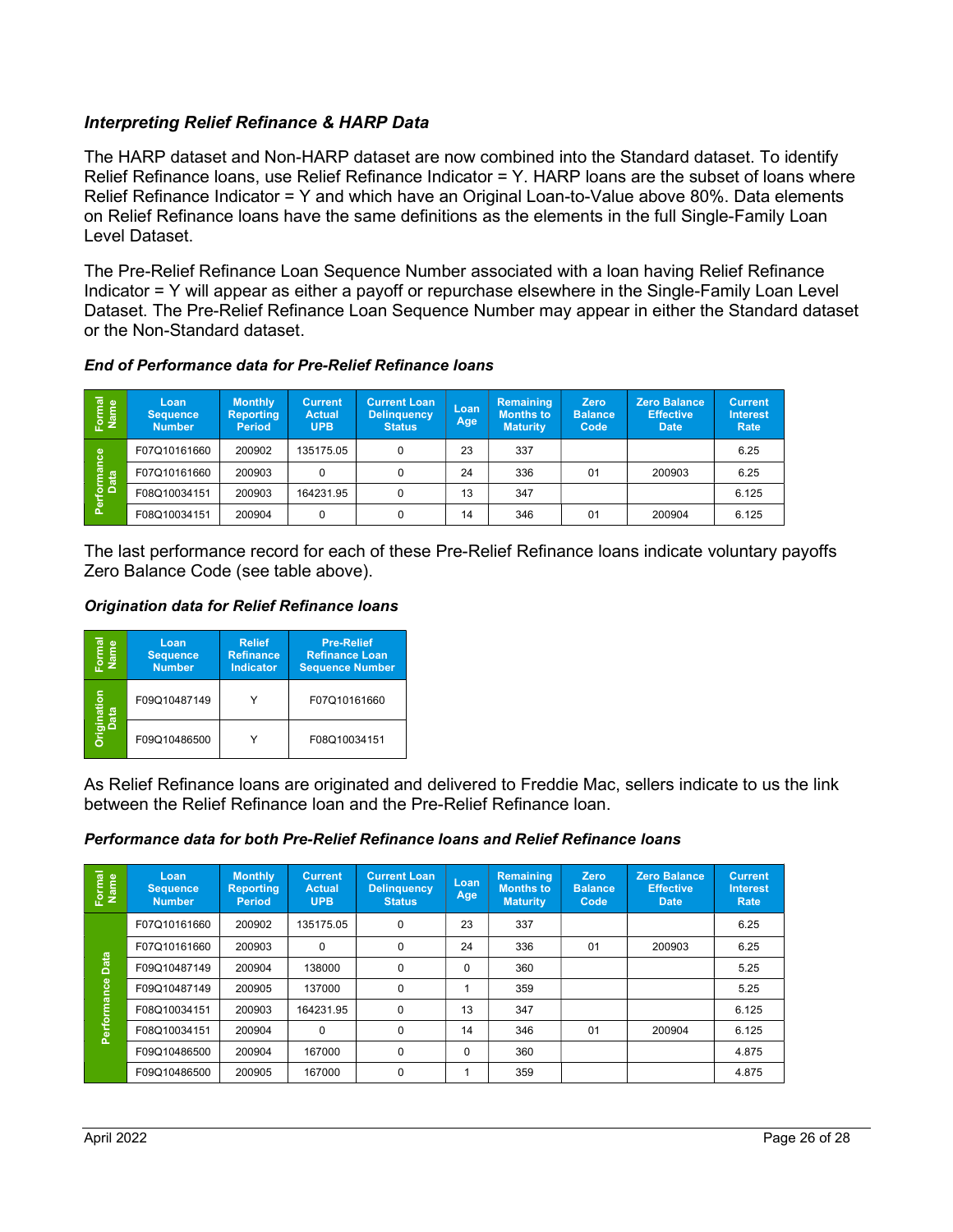#### Loan Level Disclosure: Data Masking

To protect borrower privacy, certain data elements are masked in the Dataset. The methodologies and the impacted fields can be found in the table below:

| <b>Masking Methodology</b>                                                                                                                                                                                             | <b>Fields Impacted</b>                                                         |  |
|------------------------------------------------------------------------------------------------------------------------------------------------------------------------------------------------------------------------|--------------------------------------------------------------------------------|--|
| All dates will only include month and year                                                                                                                                                                             | All Date Fields (First<br><b>Payment Date, Maturity</b><br>Date, Period, etc.) |  |
| Origination loan amount will be rounded to the nearest \$1,000                                                                                                                                                         | Original UPB                                                                   |  |
| Current unpaid loan balance will be rounded to the nearest \$1,000 when loan age<br>is less than or equal to 6 months                                                                                                  | <b>Current Actual UPB</b>                                                      |  |
| Within a given origination quarter, those Freddie Mac customers who sell or<br>service mortgages representing less than 1% of the total origination UPB will be<br>identified as "Other Sellers" or "Other Servicers." | Seller Name <sup>12</sup> , Servicer<br>Name $13$                              |  |
| The last two digits of the zip code for each loan in the Dataset will be replaced<br>with zeroes.                                                                                                                      | Postal Code                                                                    |  |

<sup>&</sup>lt;sup>12</sup> The Seller Name will reflect the seller of the mortgage at the time of acquisition by Freddie Mac, and will not be updated to reflect mergers, acquisitions, or other changes after the loan was acquired by Freddie Mac.

<sup>&</sup>lt;sup>13</sup> The Servicer Name will reflect the name of the servicer of the loan on record with Freddie Mac as of the last month of reported activity for the loan in the Dataset, not taking into account any changes to the servicer's name after a termination event.